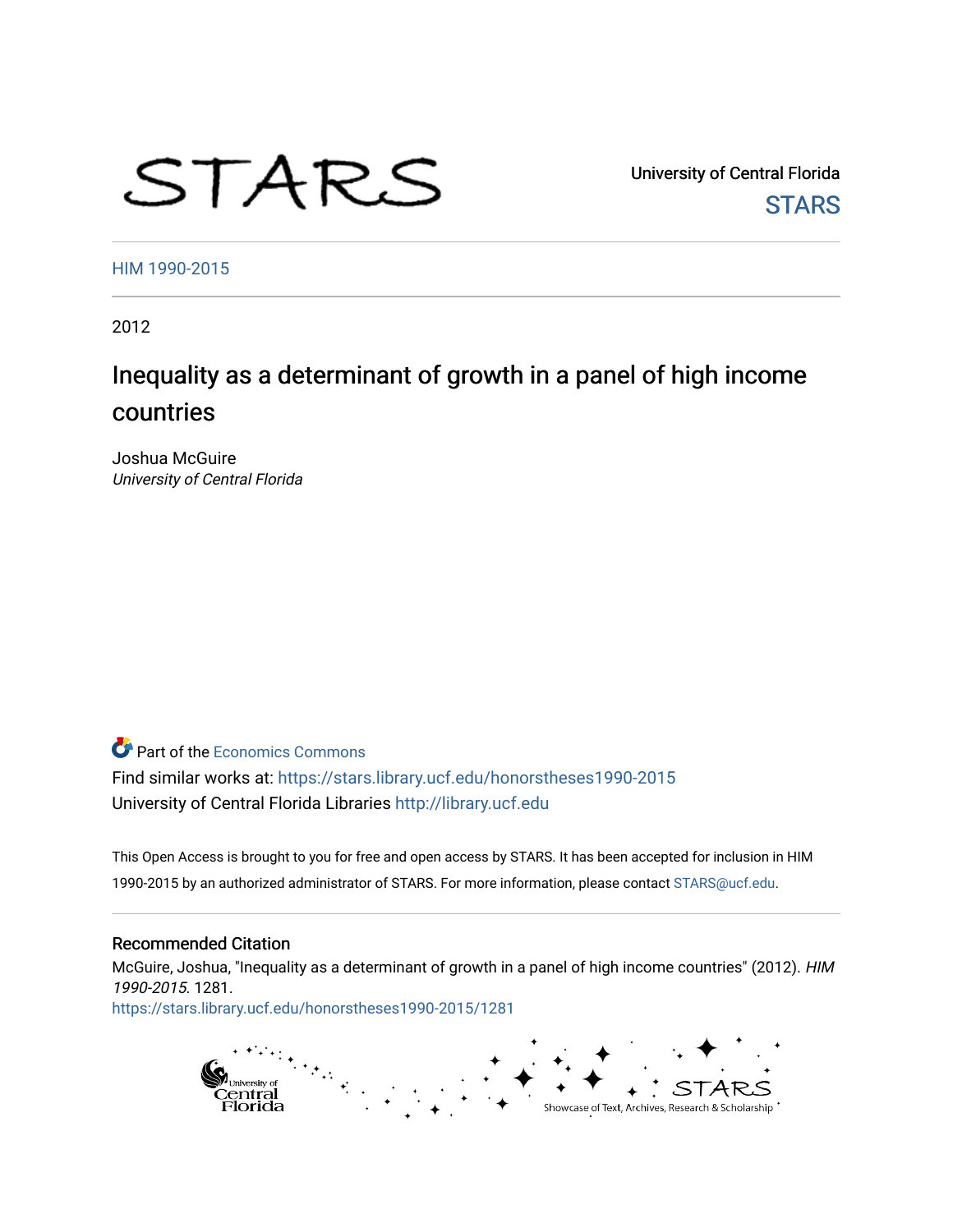### INEQUALITY AS A DETERMINANT OF GROWTH IN A PANEL OF HIGH INCOME COUNTRIES

by

#### JOSHUA MCGUIRE

A thesis submitted in partial fulfillment of the requirements for the Honors in the Major Program in Economics in the College of Business Administration and in The Burnett Honors College at the University of Central Florida Orlando, Florida

Spring Term 2012

Thesis Chair: Dr. Robert Pennington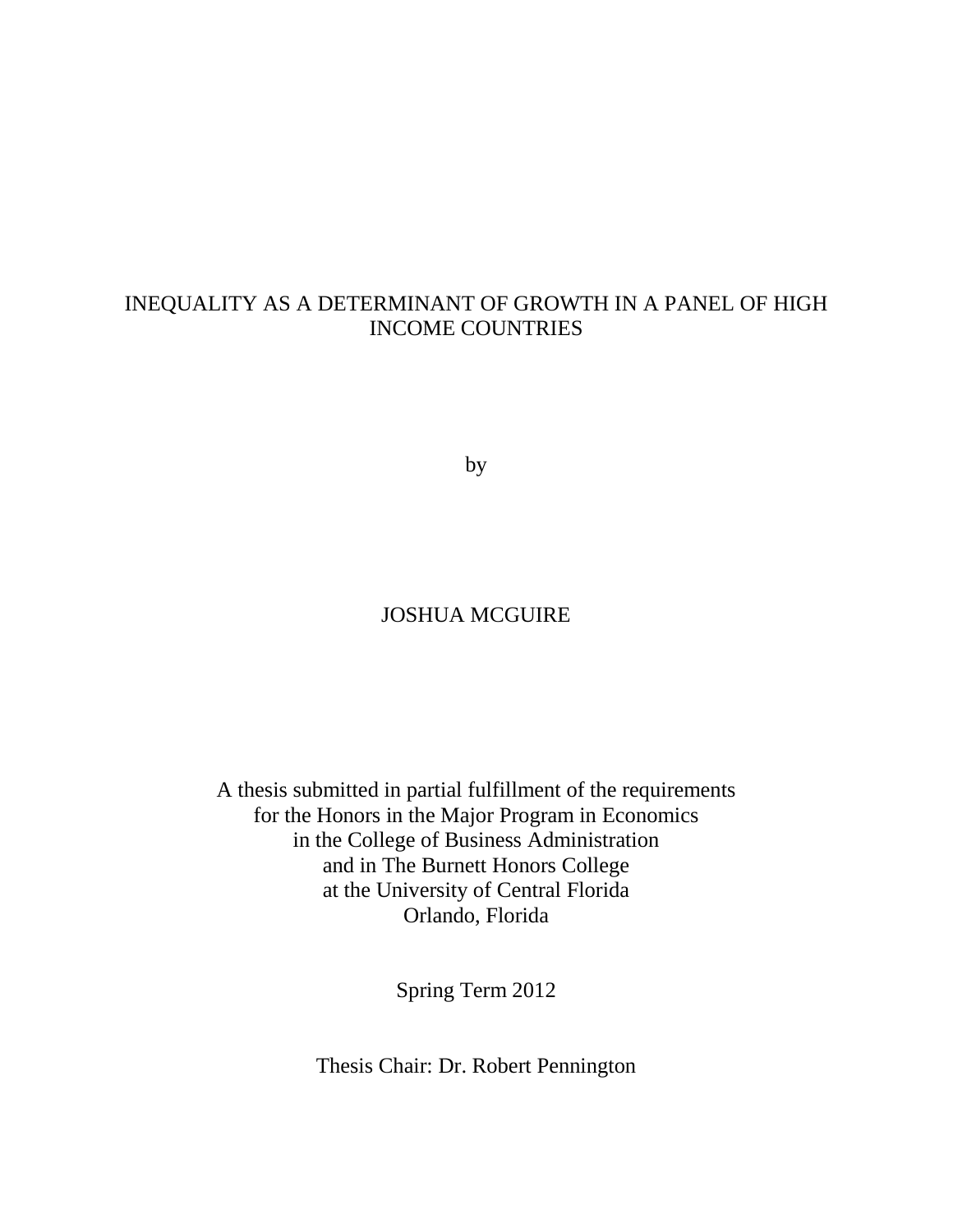#### **ABSTRACT**

This paper empirically examines the effect of income inequality on economic growth in a sample of 69 high income economies. It uses an improved inequality dataset developed by the World Institute for Development Economics Research and panel estimation techniques in an ordinary least squares regression. The results provide robust empirical evidence that rising levels of income inequality have adverse effects on growth in high income countries and indicate that, on average, a one standard deviation increase in income inequality will decrease growth by 67.91%. Results from the regression also suggest increases in human capital and international openness, decreases in the government consumption ratio, and more favorable terms of trade promote growth while higher initial per capita GDP and higher levels of investment retard growth.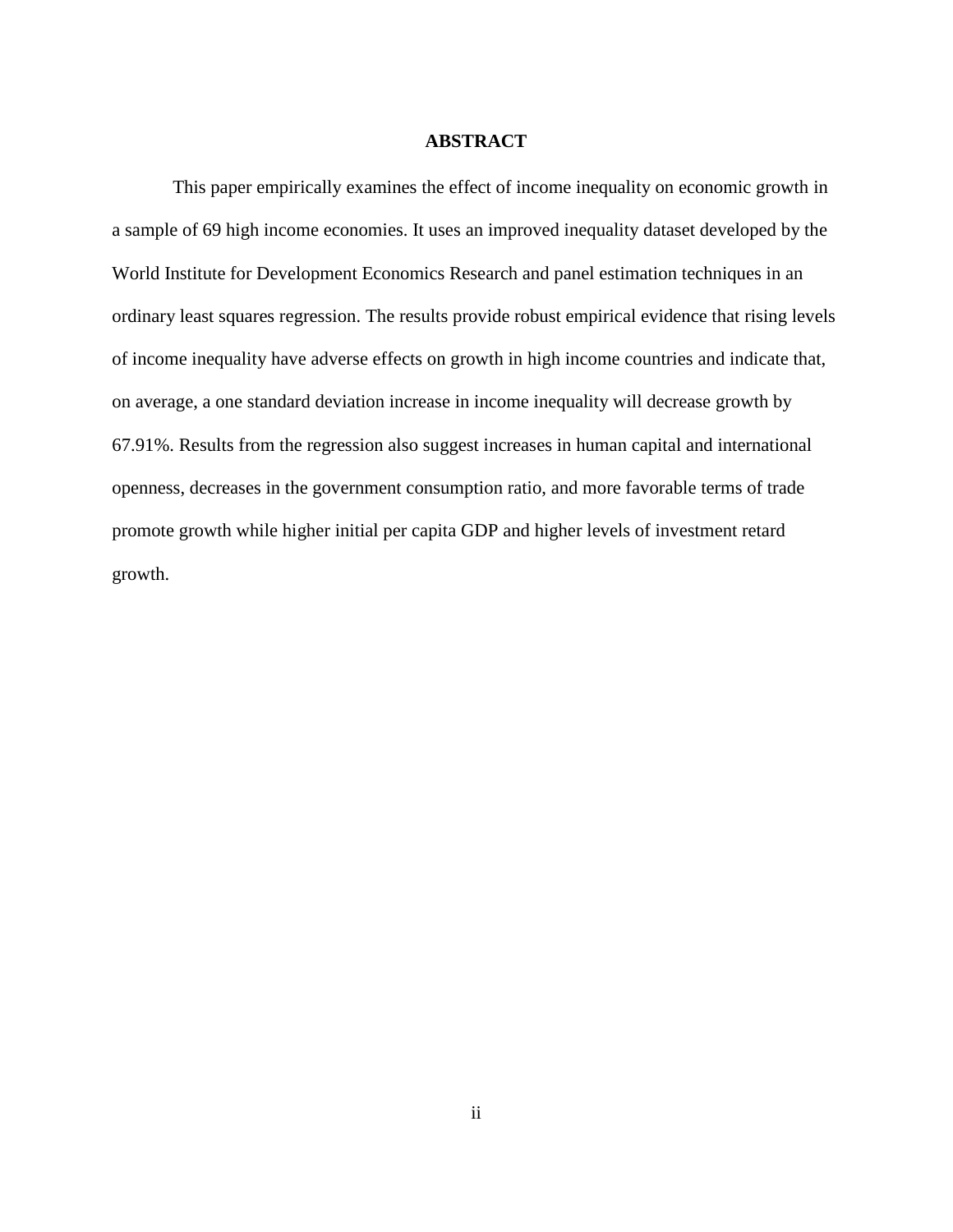#### **ACKNOLEDGMENTS**

I would like to express appreciation to all who helped in the completion of this thesis. To my committee members, Dr. Thomas Martin and Dr. Robert Bledsoe, thank you for your assistance and advice throughout the writing process. To my research methods professor, Dr. Mark Dickie, I am thankful for your guidance while I struggled to find the right topic. I would also like to thank Denise Crisafi and Kelly Astro for your enthusiasm for the program and your willingness to always answer my never-ending questions. You really made this process a wonderful experience for me. And finally, to my thesis chair, Dr. Robert Pennington, without your patience and support this would not have been possible. The endless hours spent in your office have really made a difference, not only on the paper but my life in general. I am truly grateful you took on the responsibility of being my thesis chair and mentor.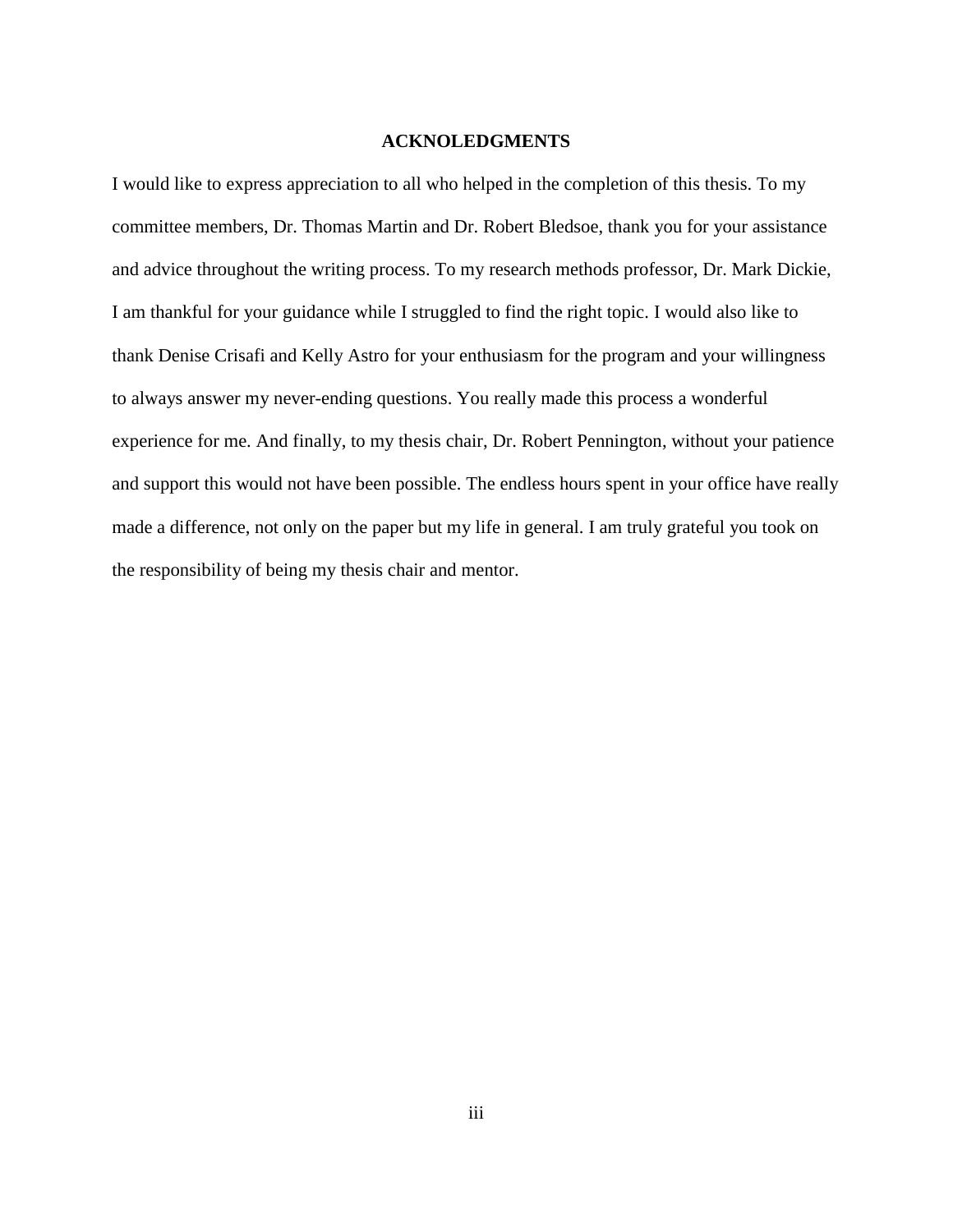## **TABLE OF CONTENTS**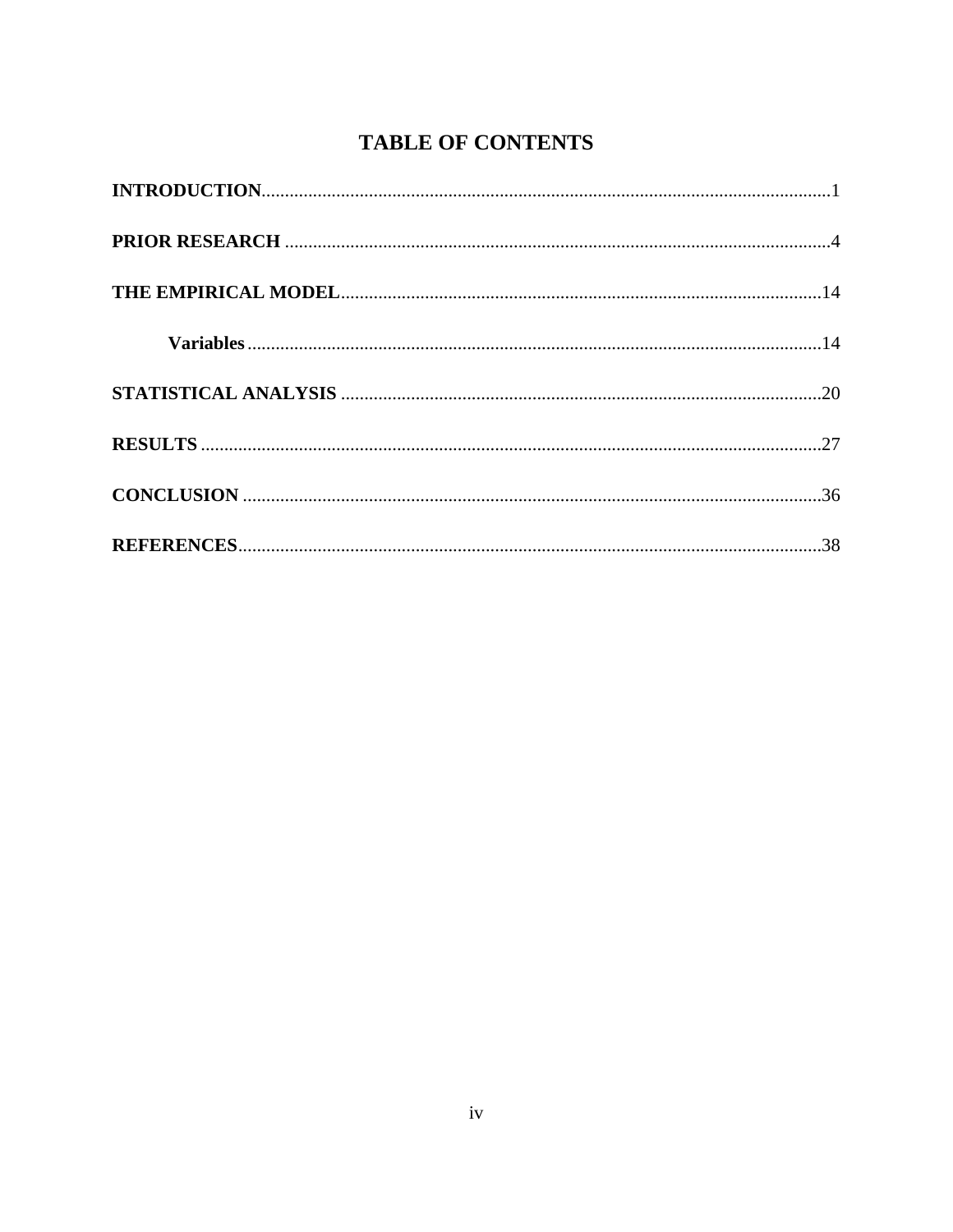## **LIST OF FIGURES AND TABLES**

| FIGURE 6: Partial Relation between Growth and Lagged International Openness 28    |  |
|-----------------------------------------------------------------------------------|--|
|                                                                                   |  |
|                                                                                   |  |
| FIGURE 9: Partial Relation between Growth and the Government Consumption Ratio 30 |  |
| FIGURE 10: Partial Relation between Growth and Initial per capita GDP 31          |  |
| FIGURE 11: Partial Relation between Growth and Lagged Investment 32               |  |
|                                                                                   |  |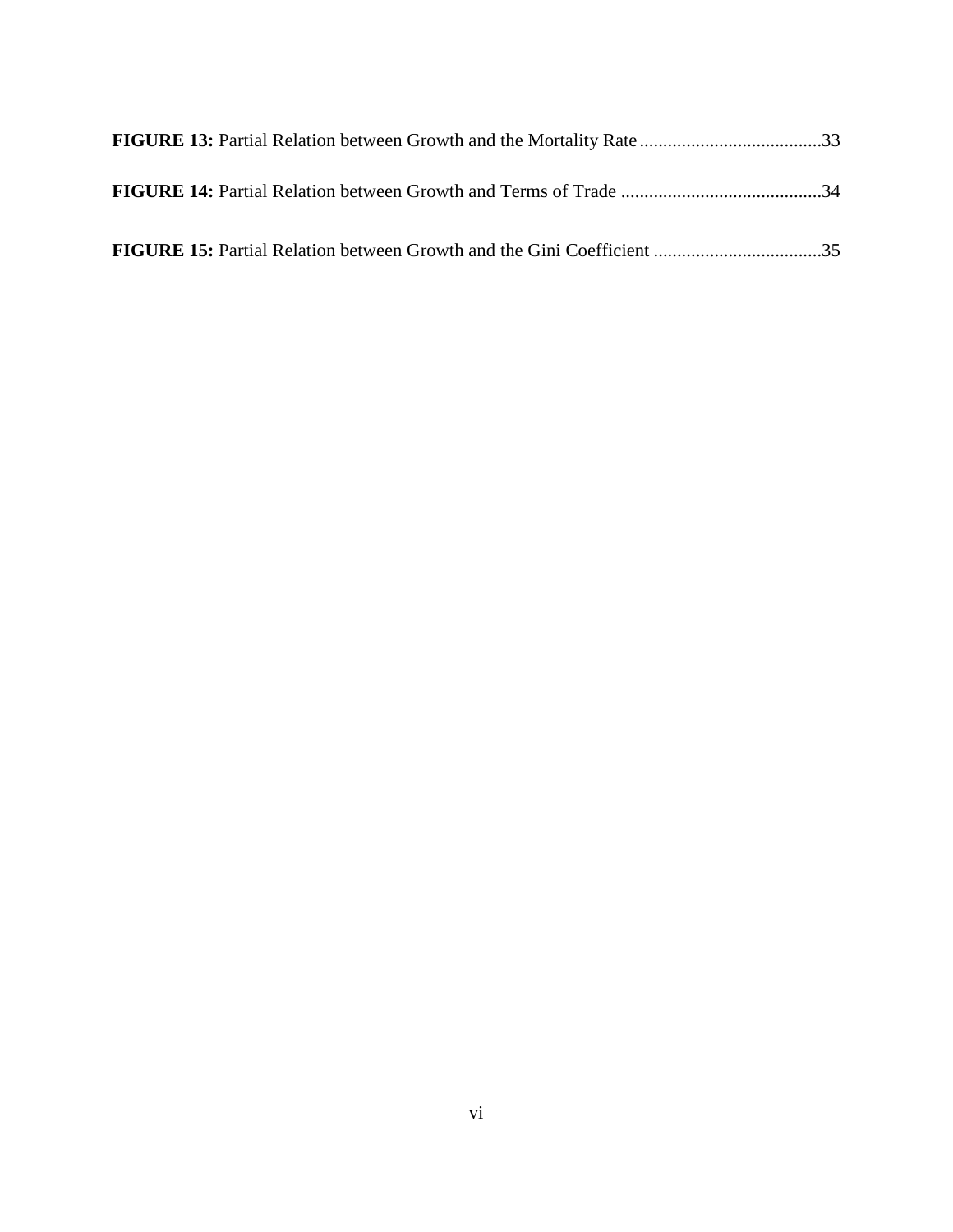#### **INTRODUCTION**

Worldwide, the poorest 20% of individuals receive just 1.2% of world income (Milanovic 2010), amounting to just \$552 billion out of a total \$46 trillion.<sup>1</sup> This \$552 billion, shown from another perspective, represents just 2% of the income share for the top decile, thus income disparities on a global scale are enormous.<sup>2</sup> This largely unequal distribution of income results in huge gaps in the standard of living between countries leading many researchers to examine the impact inequality has on human welfare.

Income inequality is defined as the existence of a disproportionate distribution of total income among households whereby the share going to the rich far exceeds that of which goes to the poor (Todaro 2009). Throughout the years, numerous empirical research studies have attempted to answer the question as to whether or not inequality tends to retard or promote growth. As of yet, researchers have no conclusive evidence to support either hypothesis. In fact, in a prominent article titled "Inequality and Growth in a Panel of Countries," Robert Barro finds almost no relation between inequality and economic growth.

Still, several economic theories help to ascertain how inequality may affect economic conditions in any given society. 'These theories can be classed into for broad categories: creditmarket imperfections, political economy, social unrest, and savings rates (Barro 2000).'

<sup>&</sup>lt;sup>1</sup> Statistics are from 2005 data.

 $2 \text{ In } 2005$  the top decile received 55.5% of world income as shown by Milanovic (2010).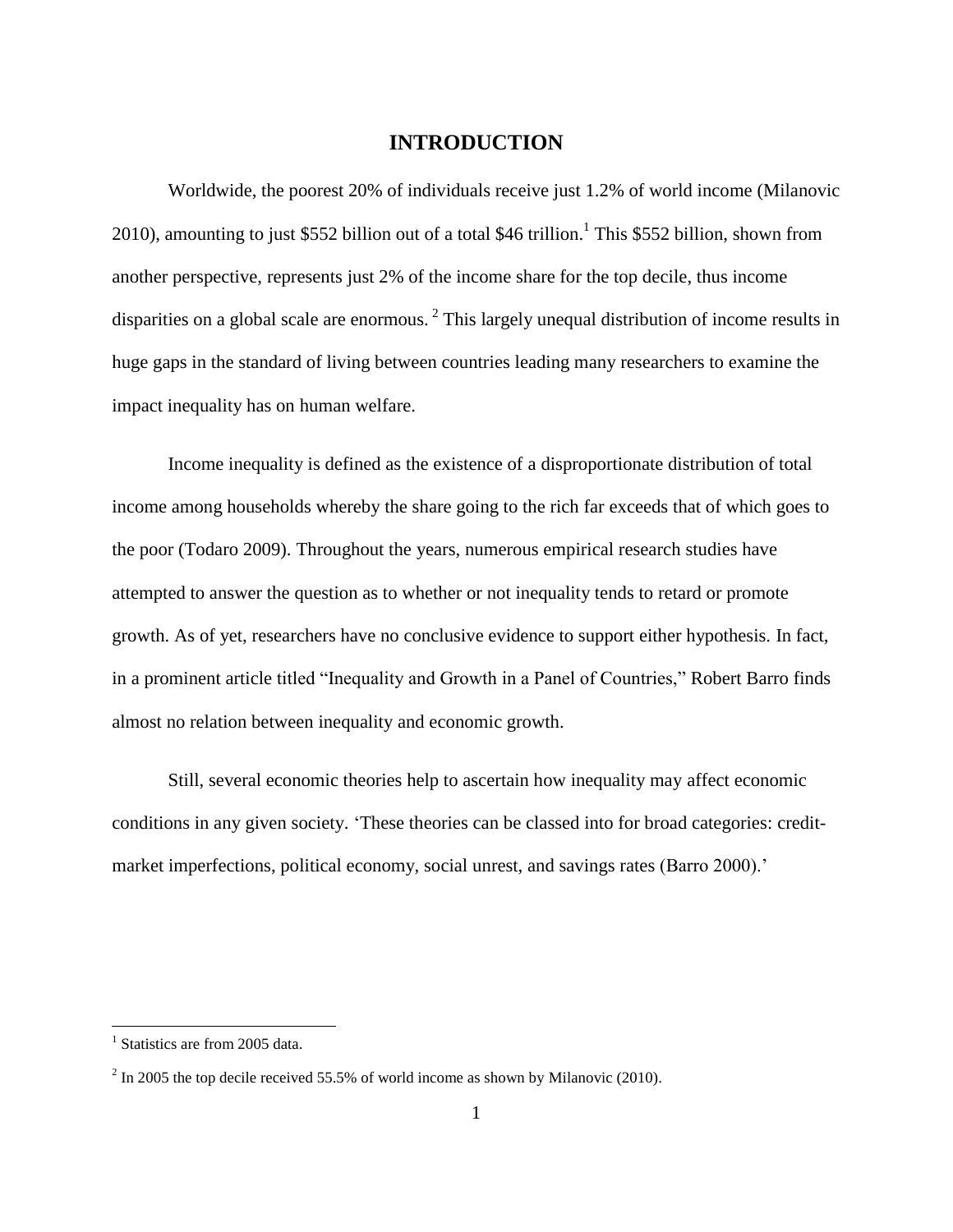#### 1. Credit-Market Imperfections

Investment opportunities are dependent upon the access to capital. In turn, models with imperfect credit markets create conditions in which the borrower's level of income is a primary factor in determining the availability of credit. In this situation, higher inequality tends to lower the level of investment in any given economy. Lower investment leads to fewer technological innovations and long run productivity diminishes, stunting growth; but it should be noted, if one assumes credit markets advance as a country develops then the effect of inequality should diminish in richer states.

#### 2. Political Economy

In an economy such that the mean income is higher than the median income, a system of majority voting tends to favor the redistribution of assets from the rich to the poor (Barro 2000). There are two scenarios in which a redistribution of income will have adverse effects on the economy. In the first case, transfer payments such as welfare tend to lower workers labor productivity. More redistribution through the political process creates extreme economic distortions and will therefore reduce production and investment, slowing growth. The next case involves the wealthy lobbying to stop these redistribution policies from being enacted. With a higher degree of inequality, more energy and resources will be used to stop the transfer of income, again, leading to decreased economic performance.

#### 3. Sociopolitical Unrest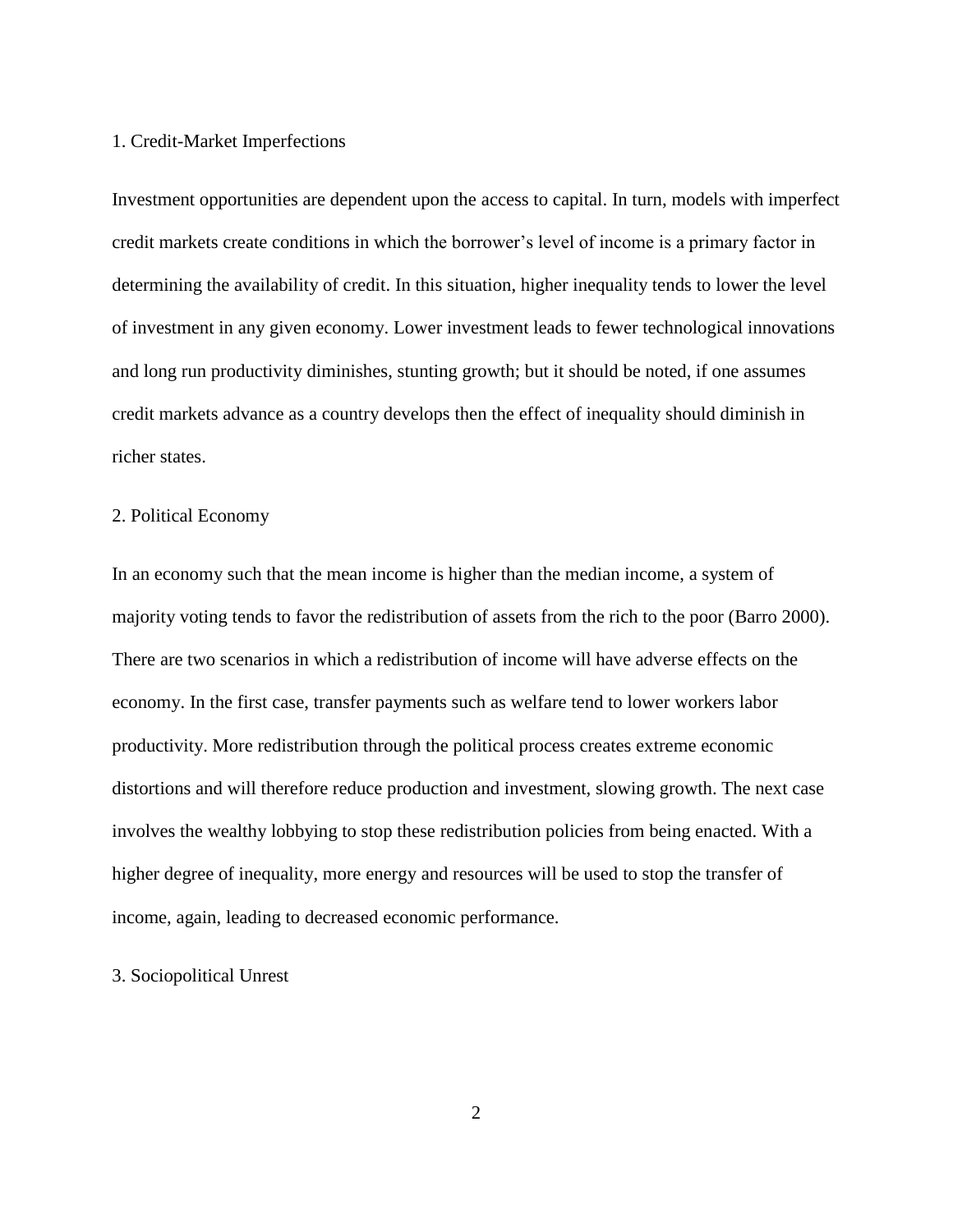Rising levels of income inequality may cause the poor to participate in criminal activities. This waste of resources such as time and energy on the part of the criminal (Barro 2000) and police officials are unproductive and inefficient, consequently decreasing economic growth.

#### 4. Saving Rates

A number of economists acknowledge that private saving rates increase with household income. In this sense, rising levels of inequality will promote investment and lead to growth.

These theories shed some light on how economic performance could be affected by rising inequality; therefore, this paper will build upon prior research to validate the hypothesis that in a macroeconomic setting, inequality is indeed an influential determinant of economic growth.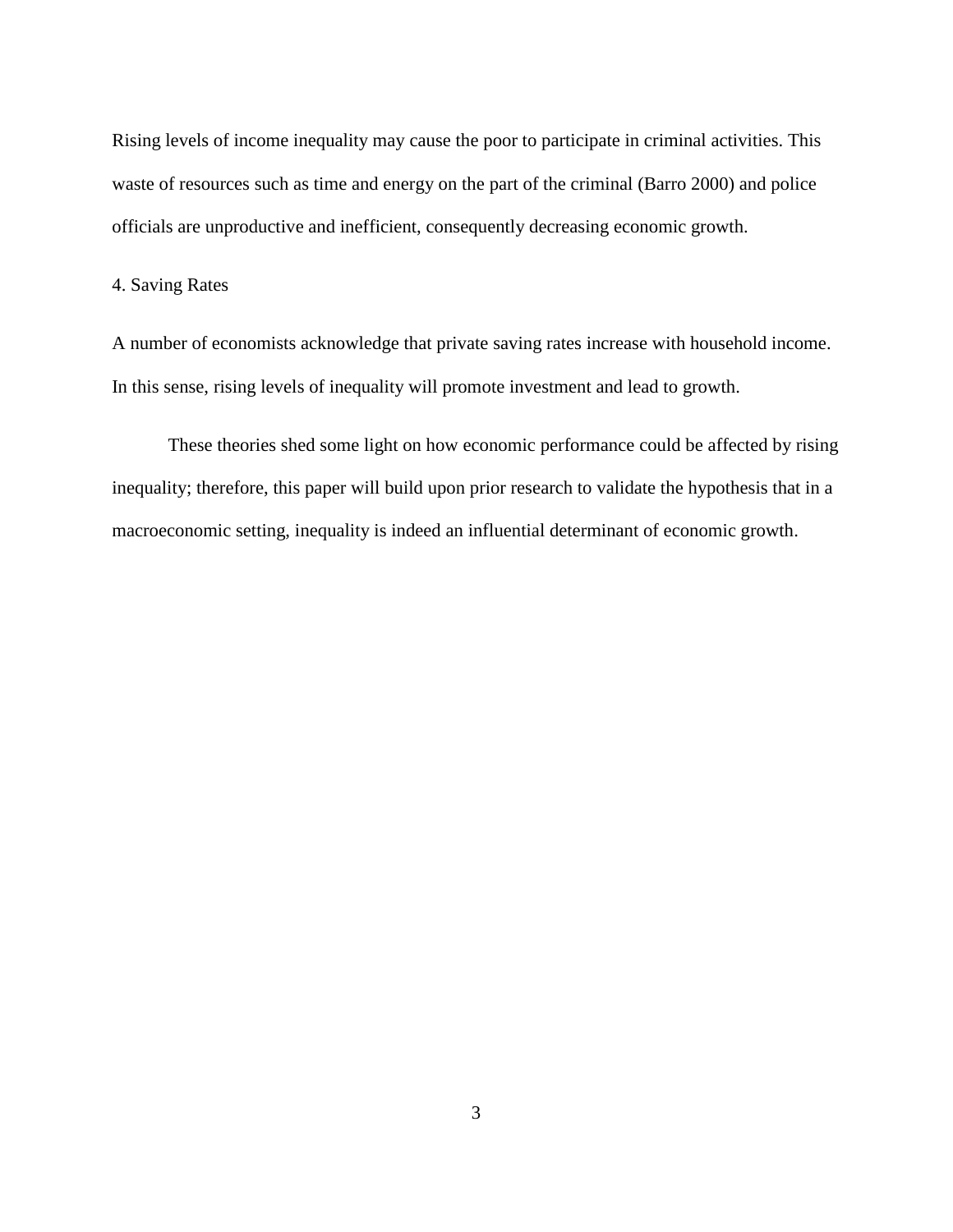#### **PRIOR RESEARCH**

The first individual to formulate a theory relating income inequality and economic growth was Simon Kuznets in 1955 with an idea now known as the Kuznets Inverted-U hypothesis. The Kuznets Hypothesis is shown graphically in figure 1.

**Figure 1:** The Kuznets Inverted-U Hypothesis



 $\overline{a}$ 

Per Capita Gross National Income

Kuznets curve On the horizontal axis is per capita gross national income while the Gini coefficient is shown on the vertical axis. This diagram indicates that, in early stages of development, economic inequality increases as income increases, and only at later stages will inequality begin to decrease.

Kuznets concluded that, in the early stages of growth, structural changes such as those described in the Lewis two-sector model<sup>3</sup> explain how the distribution of income will tend to worsen and only at later stages of development will improve. This produced a surge of interest as to the effects of inequality on growth and over the years many economists have attempted measure this relationship in more depth.

 $3$  In the Lewis model, an underdeveloped economy contains two sectors: an overpopulated rural subsistence sector and a highly productive urban industrial sector. The focus of the model is on the process in which labor is transferred from the rural sector to the modern sector leading to growth of output and employment (Todaro 2009).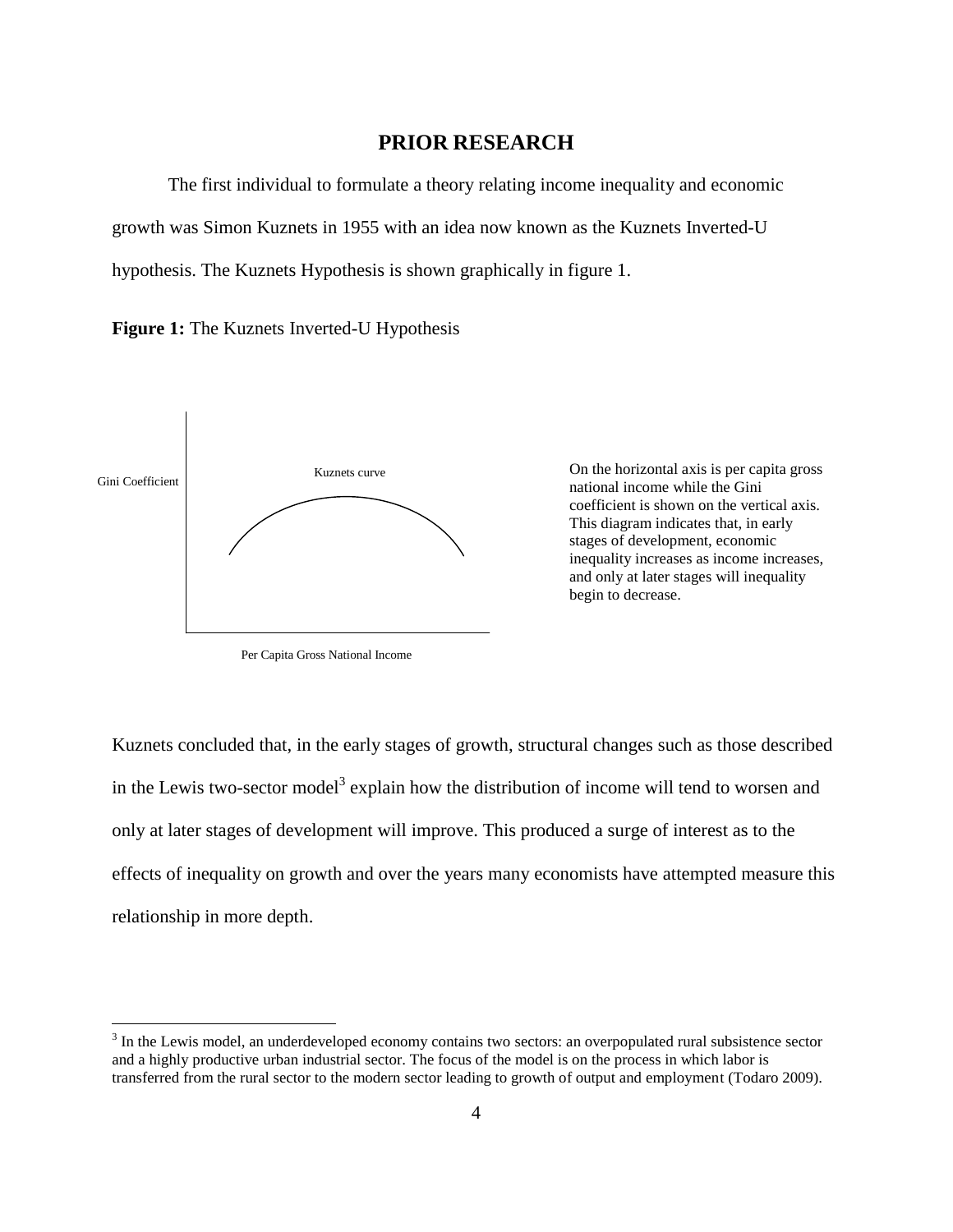In the late 1990s several authors confirmed rising levels of inequality lead to a decrease in economic growth.<sup>4</sup> This was shown when inequality was included in the list of independent variables in a regression formulated by Barro in his paper titled "Determinants of Economic Growth: A Cross-Country Empirical Study" (Forbes 2000). At the time, this conclusion was widely acknowledged as an empirical regularity but recently authors such as Kristin Forbes and Amparo Castelló-Climent argue otherwise. 'Although most of these papers focus on theories establishing a negative effect of inequality on growth, a careful reading of this literature suggests that this negative relationship is far less definitive than generally believed (Forbes 2000).'

Forbes concludes although the Kuznets Hypothesis and other early works have found significant empirical evidence of a negative relationship between inequality and growth when using cross sectional data, there are three potential econometric shortcomings: first, measurement error can produce bias and have devastating effects on the significance of the results; second, cross sectional data does not control for country specific characteristics such as taste and technology which leads to omitted variable bias; and lastly, although cross sectional data will describe how initial inequality affects growth across countries in the long-run ; it does not properly tackle the important question of how inequality affects growth within a specific country in the short-run.

Deininger and Squire (World Bank Economic Review, 10(3), 565-591.) undertook the first potential problem, indicating the method of selecting Gini coefficients could produce biased

<sup>4</sup> Examples of these papers include Ronald Benabou's 1996 paper on Inequality and Growth and Alesina and Perotti in their 1996 paper titled "Income Distribution, Political Instability, and Investment."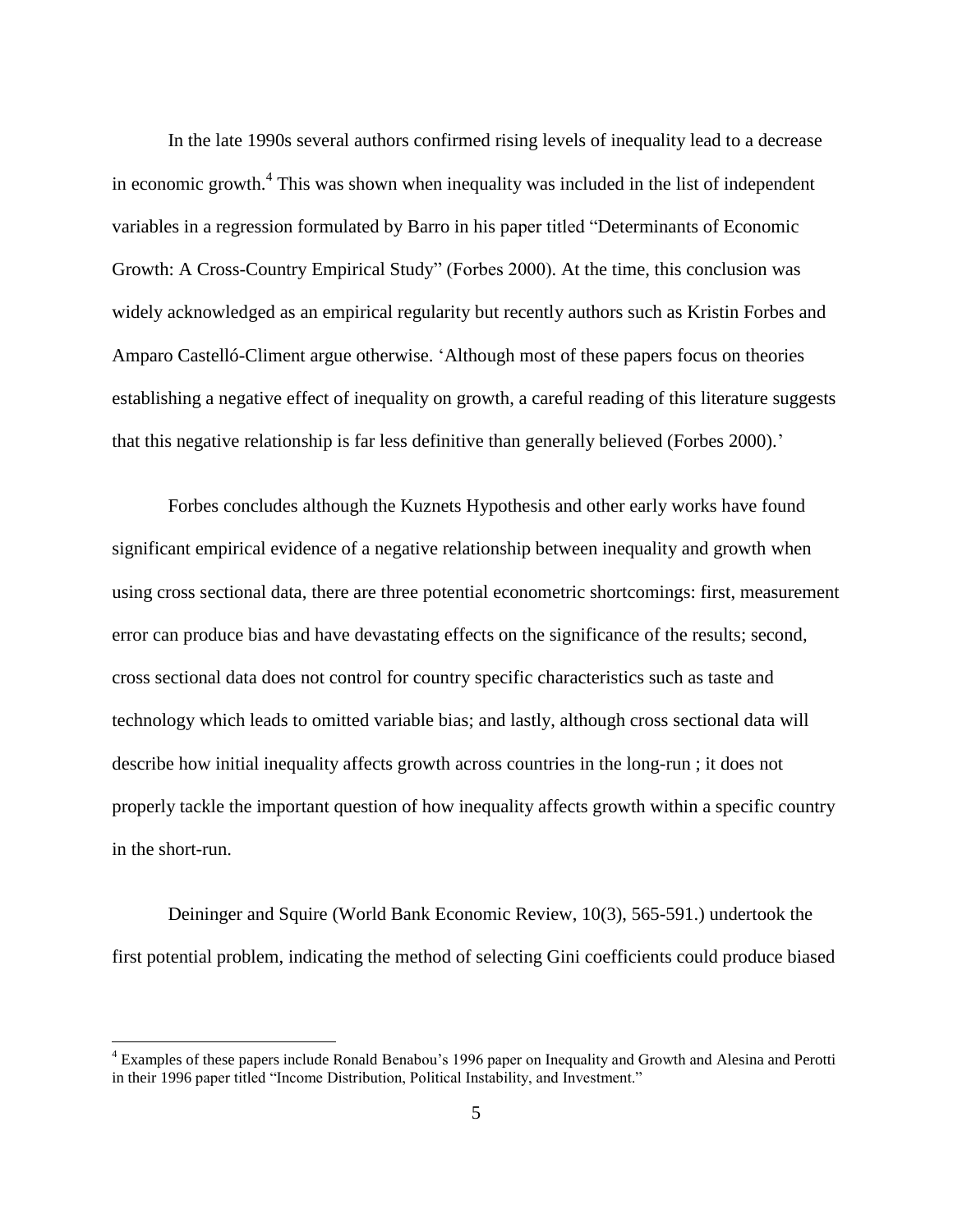estimators for the sample. They presented a new dataset based upon three selection criteria that address the issues in prior studies:

1. Use of Household or Individuals as Unit of Observation: It was required that data on inequality be based on observation of individuals from household surveys rather than from national accounts that use assumptions concerning how income is distributed.

2. Comprehensive Coverage of the Population: It was required that data on inequality be based on a representative sample covering all of the population because data from a non-representative subset of the populations may lead to biased estimates.

3. Comprehensive Measure of Income or Expenditure: It was required that measures of inequality be based on comprehensive coverage of different income sources as well as of population groups. This is stressed because inequality measures based solely on wage income can have dramatic effects on the estimated level of inequality, especially if non wage workers are included.

Since the construction of this dataset the World Institute for Development Economics Research has created an updated database known as the World Income Inequality Database. The most recent dataset in the database is called WIID2.<sup>5</sup> The main principles and quality measures of Deininger and Squire are still adhered to in WIID2. WIID2 differs in that some estimates from earlier datasets have been deleted due to quality issues, other estimates have been added, and

<sup>5</sup> WIID2 is a revision of WIID1 and the Deininger and Squire dataset.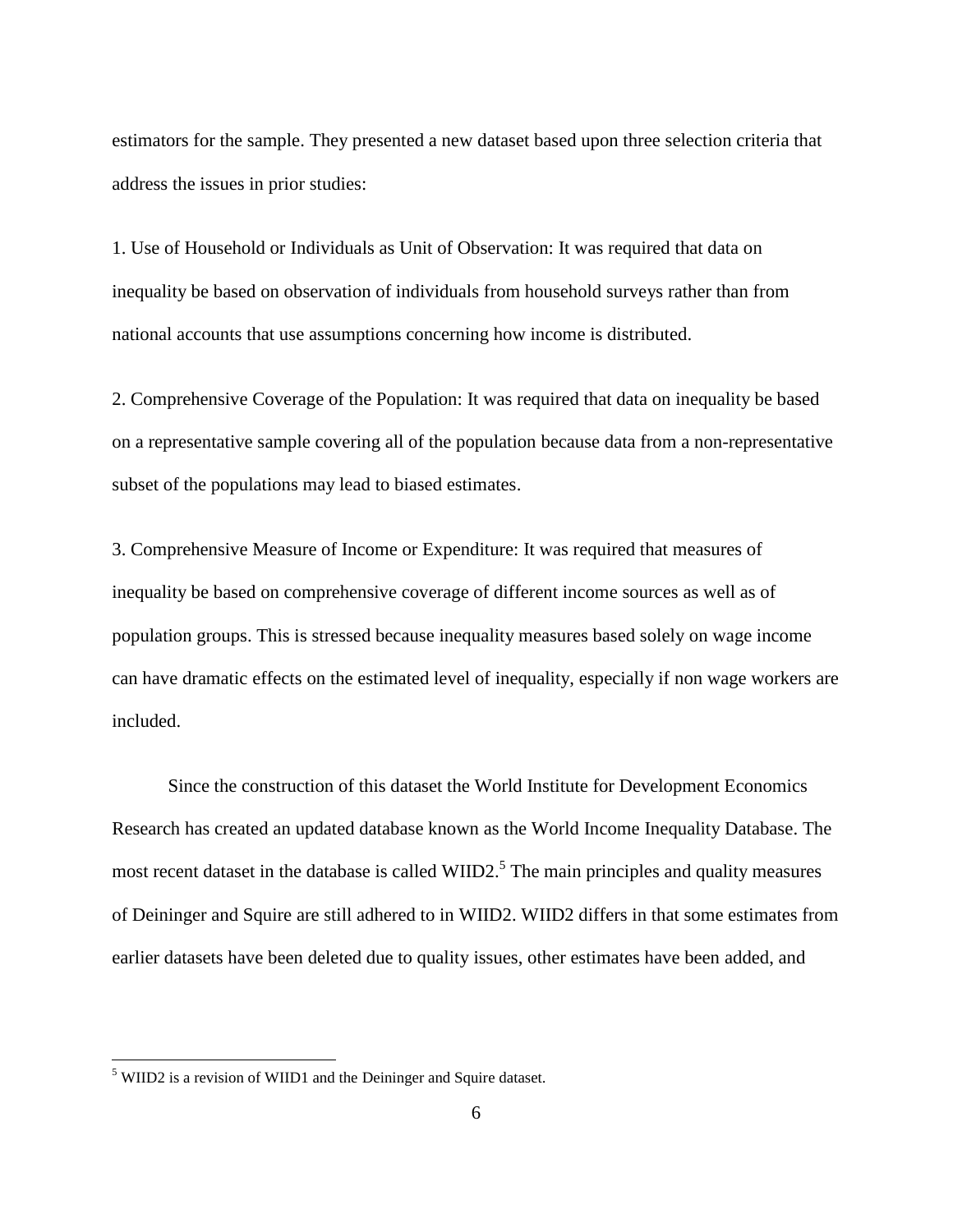even a new Gini coefficient (New Gini) is included.<sup>6</sup> Inequality estimates in this paper come from WIID2.

The second and third econometric shortcomings of early research have been addressed in articles written by Forbes in the *American Economic Review* (90(4), 869–887) and Castelló-Climent in her paper published in the *Journal of Economic Inequality* (8(3), 293-321). Castelló-Climent claims omitted variable bias because of failure to control for country specific characteristics can lead to significant problems in a cross-country growth regression. 'If a variable that helps explain growth is correlated with any of the regressors and is not included in the regression, then coefficient estimates and standard errors will be biased (Forbes 2000).' This and the problem of specifically estimating how a change in inequality can change an individual country's growth rate can be resolved by analyzing panel data. Panel estimation controls for differences in specific regional factors and give a definite measure of the actual impact inequality has on an individual country.

Early literature on inequality was plagued with measurement error and insufficient data analysis techniques, but with new methods of analyzing data more accurate results can be obtained. A prominent paper written by Robert Barro titled, "Inequality and Growth in a Panel of Countries," used data from the Deininger and Squire Dataset to assess the relation between inequality and growth in a panel of countries. In total, 84 countries were used in the analysis. The main findings indicate there is little overall relation between inequality and growth although

<sup>&</sup>lt;sup>6</sup> The "New Gini" is calculated by WIDER using methods developed by Tony Shorrocks and Guang Hua Wan. The New Gini could only be calculated if quintile or decile shares were available. The original Gini coefficient given in the original sources, namely "Reported Gini," is included as a backup measure if the New Gini could not be calculated.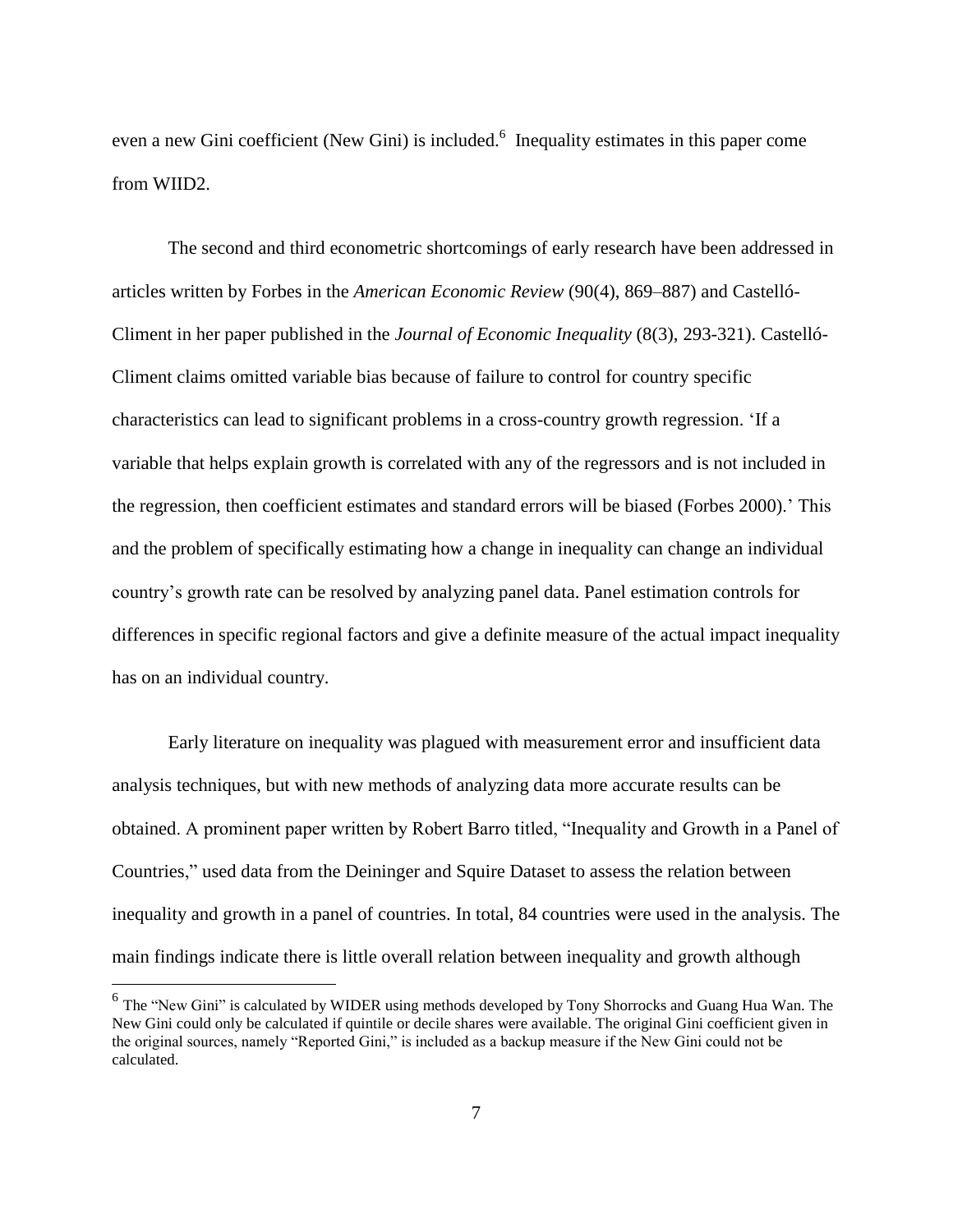there seems to be an inverse relation between inequality and growth in poorer countries and a positive correlation in richer countries. He claims the reason for a closely zero relation is a result of the offsetting theories discussed in section 1 of this paper.

These findings were significant for further research on growth theory and after gathering empirical data to show that inequality is not a significant factor of economic growth, Barro provided new evidence as to the most significant determinants of economic growth in a panel of countries (Barro 2003). The sample consisted of 87 countries with 240 observations over three ten year periods. Variables considered the most significant determinants of growth are as follows:

1. Log of Initial Real Per Capita GDP: In the neoclassical growth model one theory is absolute convergence. It states that poorer economies tend to grow faster than richer, more advanced economies and eventually catch up because 'imitation is typically cheaper then invention (Barro 1997).<sup>7</sup> The hypothesis implies that initial per capita GDP in period t would be inversely related to the growth rate of per capita GDP in period t.

2. Educational Attainment: Human capital has been emphasized as an extremely important factor in determining economic progress. It is defined as the average years of male secondary schooling plus male higher schooling and is observed at the start of each period.<sup>8</sup> It is assumed education promotes technological innovation hence higher levels of educational attainment should increase growth.

 $7$  For a complete analysis of the absolute convergence hypothesis and its effect on growth refer to the 1997 article, [Technological Diffusion, Convergence, and Growth"](http://ideas.repec.org/a/kap/jecgro/v2y1997i1p1-26.html) by Barro and Sala-i-Martin.

<sup>&</sup>lt;sup>8</sup> Attainment for both sexes and females are not significantly related to growth (Barro 2003).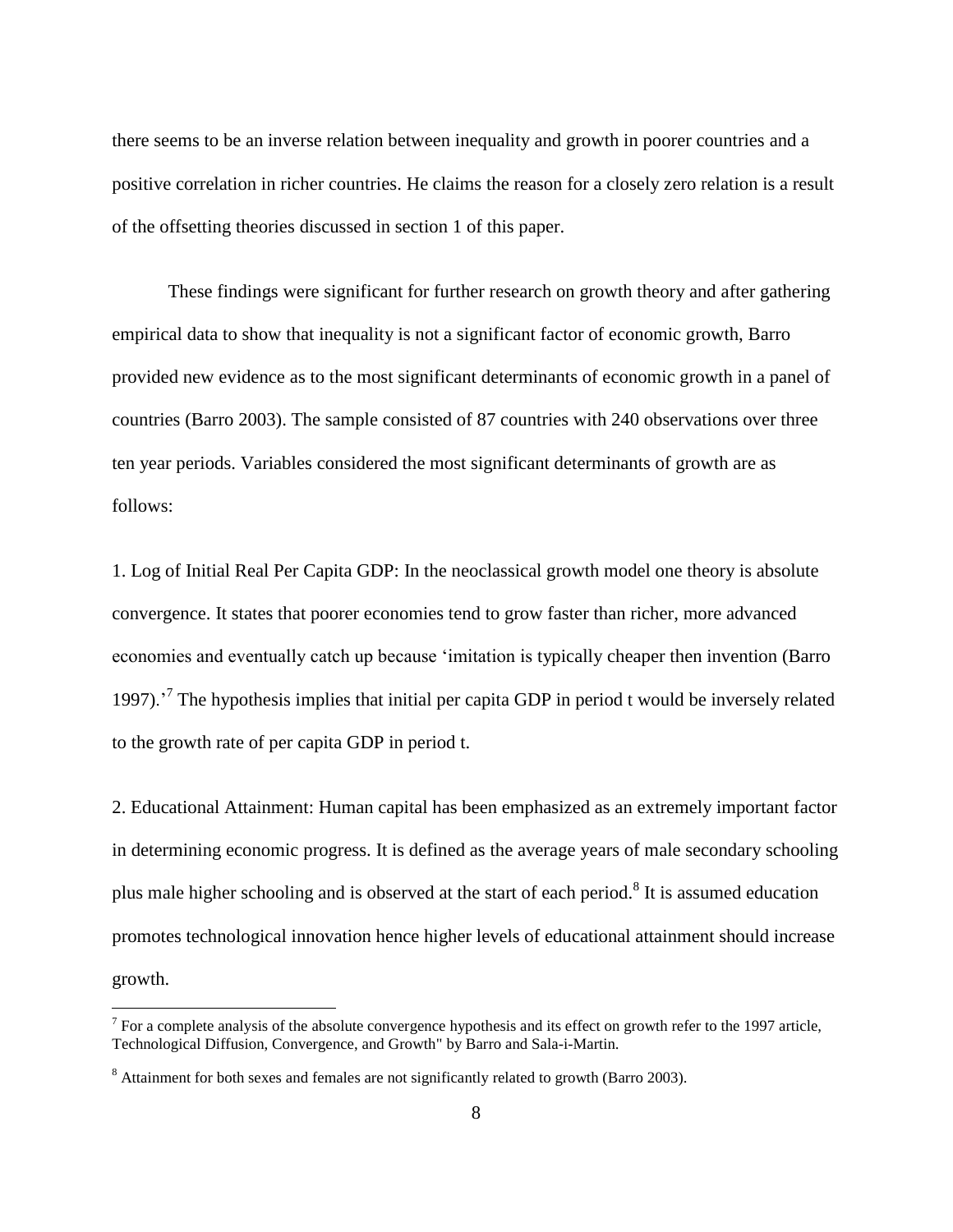3. Life Expectancy: The regression includes the reciprocal of life expectancy at age in 1960 for the 1965-1975 period and so on for the next two periods. Barro explains 'these values would correspond to the mortality rate per year if mortality were independent of age.' A higher mortality rate representing adverse health conditions is expected to be inversely related to economic growth.

4. Fertility Rate: This variable is entered into the equation as the log of total live births for the typical woman over her expected lifetime in 1960 for the 1965-1975 period and so on. Assuming the Demographic transition theory holds, discussed in detail in the next section, one should expect as an economy grows the fertility rate will decrease.

5. Government Consumption Ratio: The ratio of real government consumption to real GDP is adjusted by subtracting spending on defense and education because these are seen as investment rather than consumption. This variable enters into the model as an average for each period. Because government consumption in no way increases productivity, a negative coefficient is expected.

6. Rule of Law: This variable was first proposed and used in a growth regression by Knack and Keefer in 1995. It 'reflects the degree to which the citizens of a country are willing to accept the established institutions to make and implement laws and adjudicate disputes. Higher scores indicate sound political institutions, a strong court system, and provisions for an orderly succession of power. Lower scores indicate a tradition of depending on physical force or illegal means to settle claims (Knack and Keefer 1995).' Barro adjusted the data to a zero-to-one scale

9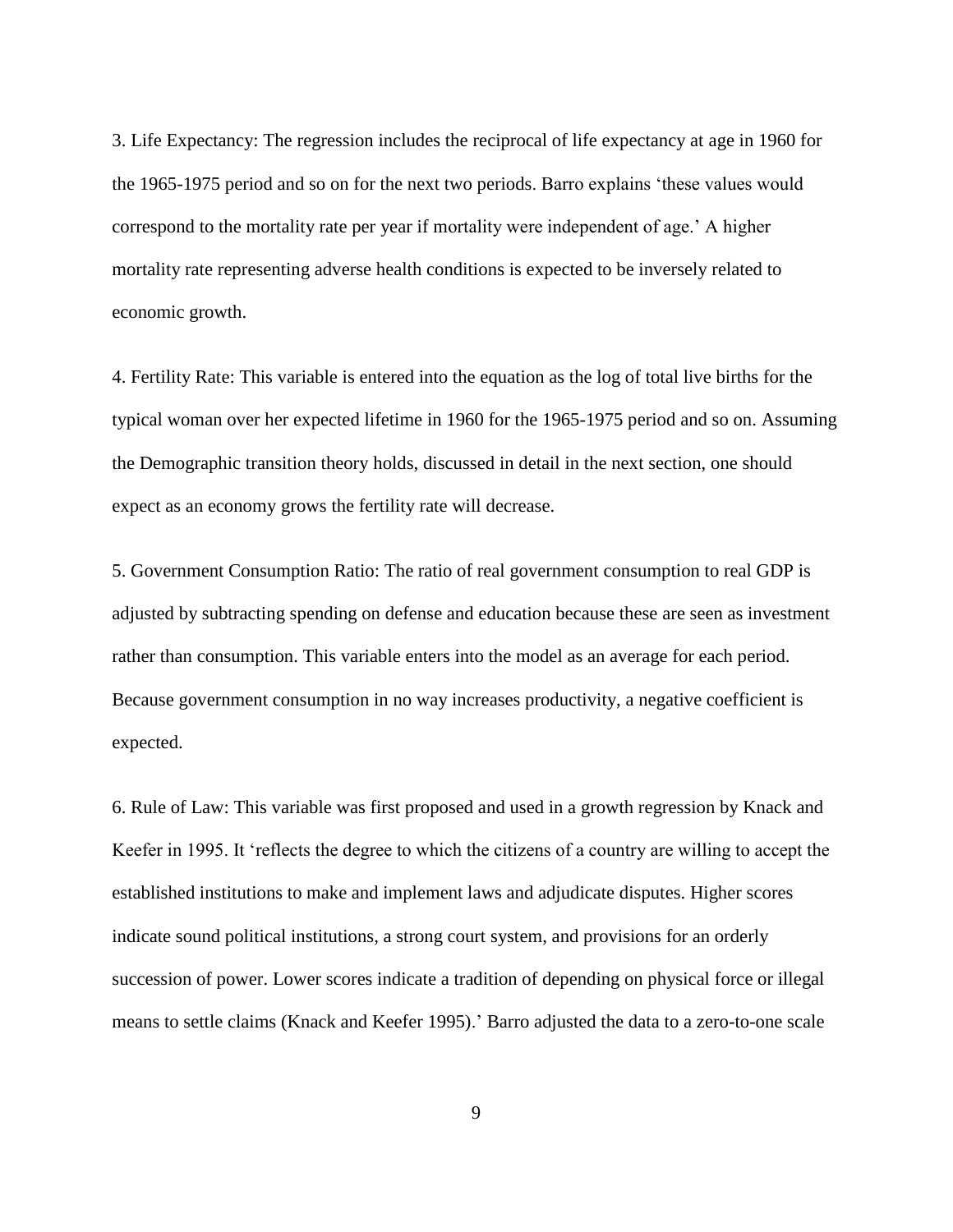and entered initial values for each period into the regression. An increase in rule of law should be positively correlated with economic growth.

7. Democracy: This variable refers to electoral rights, seen as an alternative measure of civil liberties and is based on a scale from zero-to-one where one indicates representative democracy and zero, a totalitarian system. As such, it is expected that an increase in democracy leads to an increase in economic growth. The variable enters into the equation as the initial value for each period.

8. International Openness: This variable is defined as the ratio of exports plus imports to GDP and is entered as an average over each period. Openness can have adverse effects on the standard of living in developing countries with largely labor-intensive production. Specialization in these industries will slow technological advances which hinders growth in the long run (Appleyard 2010). In more developed countries, the level of international openness is heavily dependent on the land area and population. 'Large countries tend to be less open because internal trade offers a large market that can substitute effectively for international trade (Barro 2003).' The offsetting effect of openness on any given country's growth leads to ambiguous conclusions as to whether or not it will promote or retard growth.

9. Terms of Trade: This variable is defined as the interaction between the growth rate of a country's terms of trade (the ratio of export prices to import prices) and the average ratio of exports plus imports to GDP, entered as an average for each period. As the price of exports rise relative to import prices, one finds that every unit of exports can now buy a larger amount of imports. More goods lead to higher utility and overall welfare increases (Appleyard 2010). This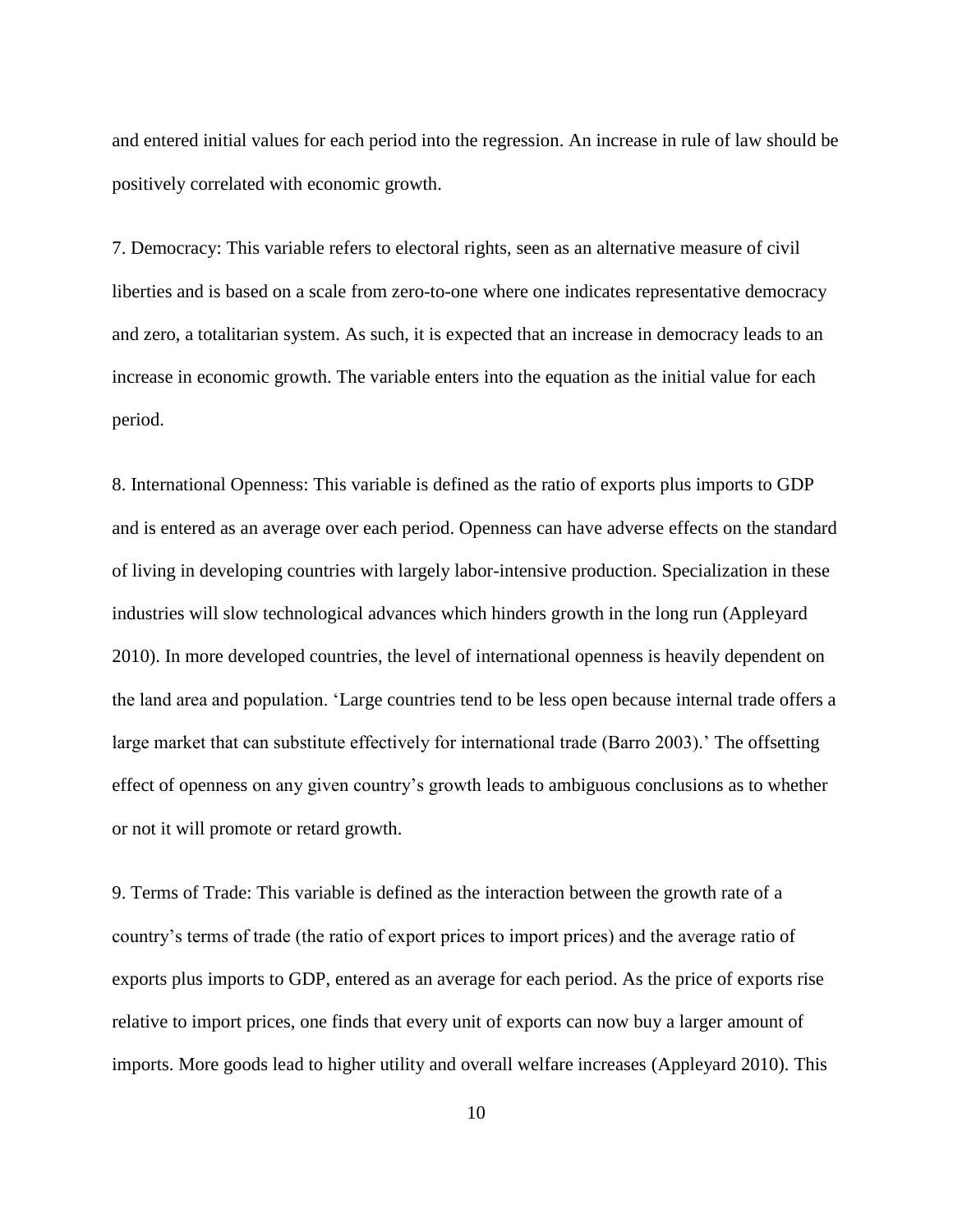means that an increase in the terms of trade variable should lead to an increase in economic growth.

10. Investment Ratio: This is defined as the ratio of real gross domestic investment (private plus public) to real GDP and is averaged over each ten year period. This variable measures the effect of a country's savings rate. A higher savings rate promotes more investment and since investment is one of the four components of GDP, and increase in investment should lead to an increase in growth.

11. Inflation Rate: This variable enters as an average for each period to measure macroeconomic stability.

Results from the regression indicate increased human capital and investment, a more democratic system, a lower mortality rate, increased international openness, and a lower government consumption ratio promote growth while higher initial per capita GDP and inflation, higher fertility rates, less favorable terms of trade, and a lower rule of law retard growth in the sample of countries.

There are many differing results from numerous research articles on this topic. These include Barro, Castelló-Climent, Forbes, and many others who all have unique results. Barro claims there is almost no relationship between inequality and growth, whereas Castelló-Climent and Forbes both find a negative relationship in developing countries and a positive relationship in advanced economies. The only way to increase our understanding is to research and add to previous literature by formulating our own hypotheses. The claim of this paper is that earlier works explaining the connection between inequality and growth are not definitive due to two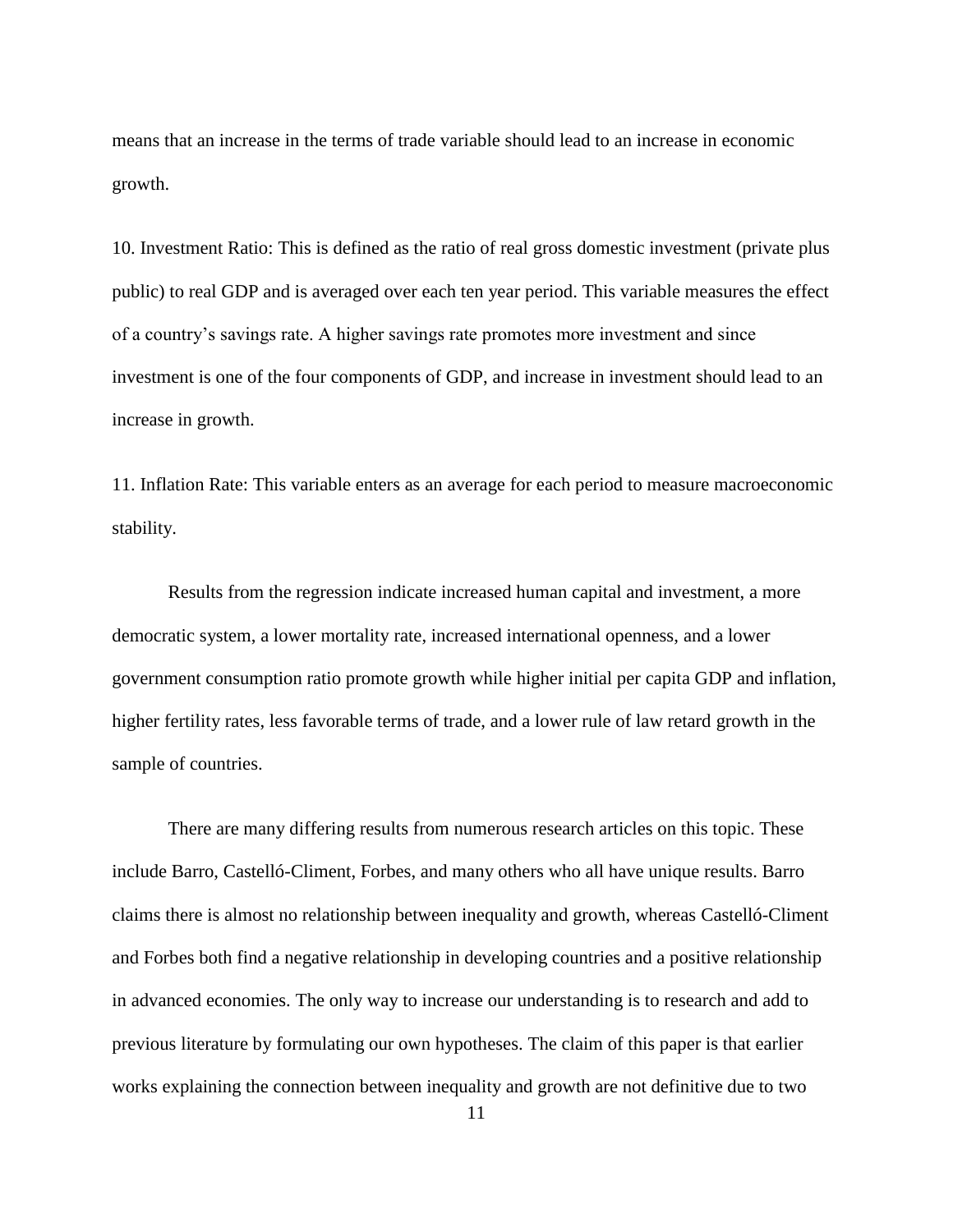issues. First, erroneous data collection may lead to biased results. The majority of countries have not collected data on inequality at regular intervals and when data has been gathered it is typically untrustworthy, coverage is usually not comprehensive throughout the population, and there is altogether an inconsistency as to the underlying definition of income. Using an improved dataset in this paper, each of these problems will have been overcome. This paper uses the WIID2 database produced by WIDER for income inequality. When possible, the New Gini was used to give the data a uniformly calculated value. When this measure was not available, sources that had a Reported Gini calculated from disposable individual household income were used to establish a consistent definition of income throughout the sample, and finally Gini coefficients are only reported in the new dataset if it is comprehensive to the population.

Second, a vast amount of previous literature includes both underdeveloped and developed economies in their samples; but recently, Castelló-Climent (2010) points out the role of income inequality changes with the economy's level of development. <sup>9</sup> Including both underdeveloped and developed economies in the sample leads to offsetting results, therefore; the sample in this paper will be restricted to only high income countries with data ranging from 1970 to 1999. This will give the reader a more accurately estimated beta coefficient for inequality in advanced economies.

The remainder of the study is broken up into four sections: The first section will describe the data and the regression used in the analysis; next, an in-depth statistical analysis will be

 $9^9$  Castelló-Climent found that inequality has a negative impact on growth for developing countries and a positive effect in advanced economies.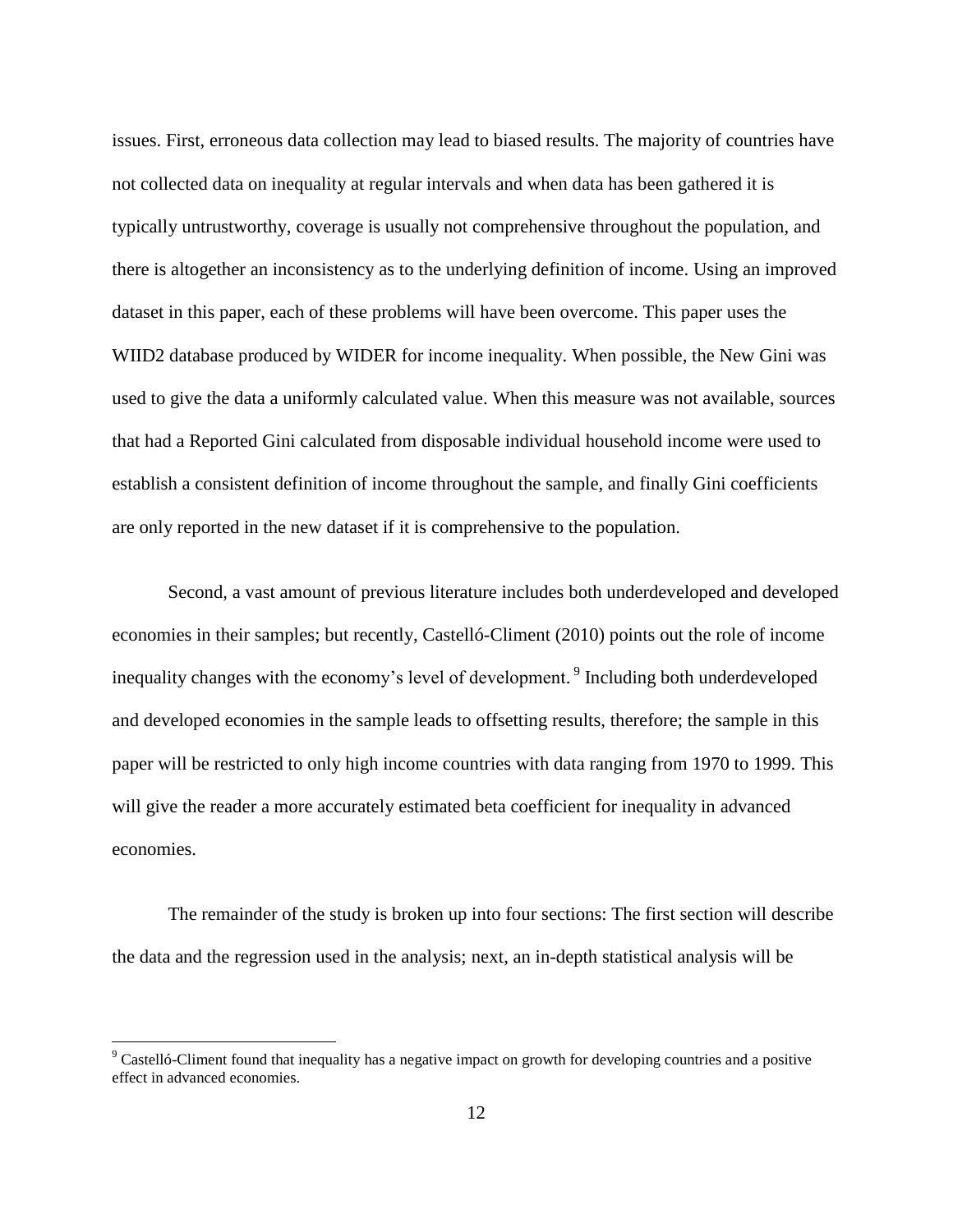performed; and the last two sections will explain the regression results and final conclusions respectively.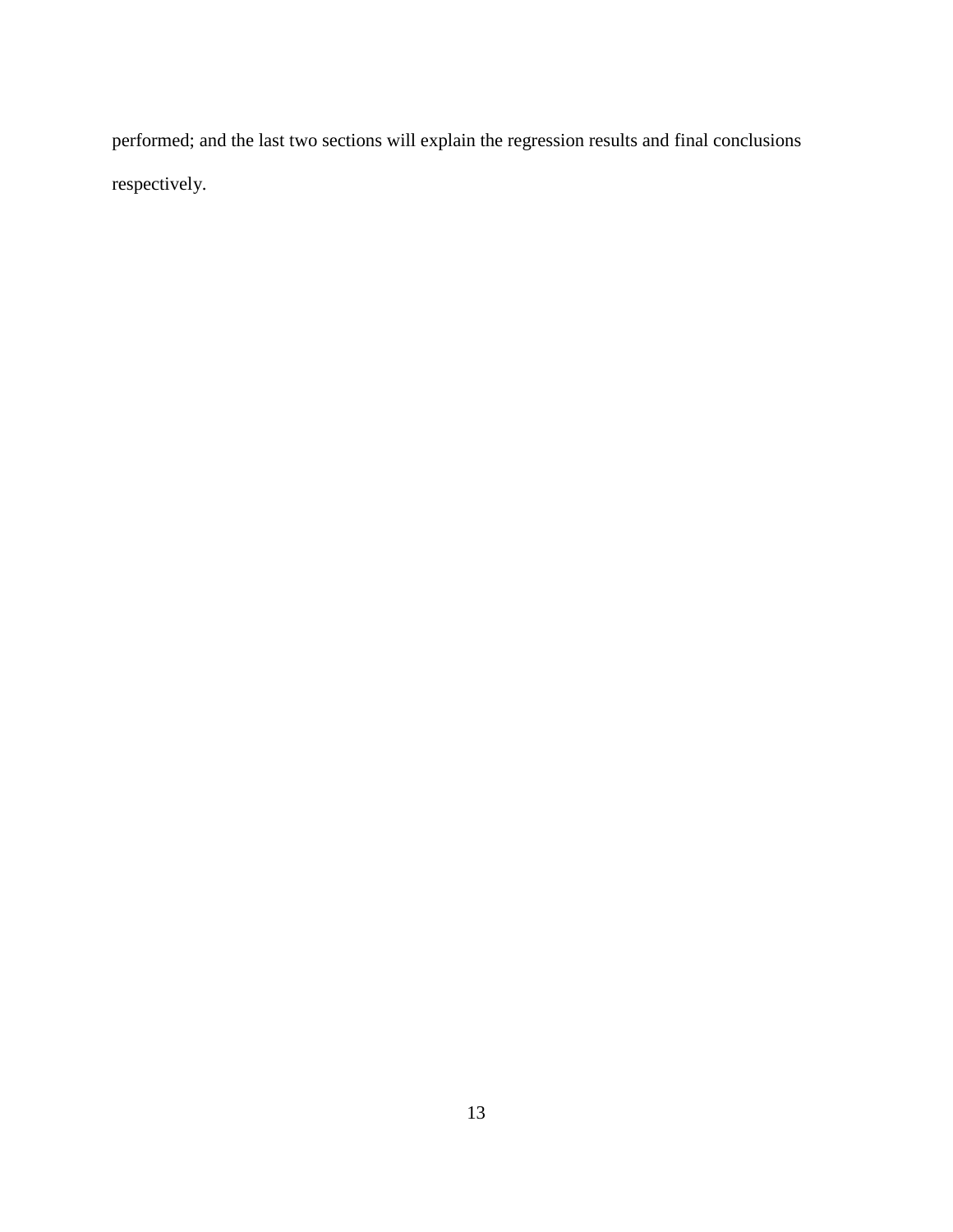#### **THE EMPIRICAL MODEL**

Growth is estimated as a function of income inequality, the mortality rate, the government consumption ratio, the log of the fertility rate, the log of initial per capita GDP, the investment rate, the international openness ratio, the inflation rate, the terms of trade ratio and the level of education. The empirical model is as follows:

Growth =  $\beta_0 + \beta_1 Gini + \beta_2 Mort + \beta_3 Gov + \beta_4 \log fert + \beta_5 \log GDP + \beta_6 Invest +$  $\beta_7$ Open +  $\beta_8$ Inflat +  $\beta_9$ Trade +  $\beta_{10}$ Education +  $\varepsilon$ 

To eliminate short run disturbances caused by fluctuation of the business cycle, the range of years will be grouped into five year intervals including 1970-1974, 1975-1979, 1980-1984, 1985-1989, 1990-1994, and 1995-1999. Countries are classified as high income if the average per capita incomes are  $$12,294$  or more.<sup>10</sup> In total, the number of countries in the sample is 69. Certain countries did not have enough information to be used in the regression. The countries not included are the Cayman Islands, Curacao, Gibraltar, North Mariana Islands, Sint Maarten, St. Martin, and the Virgin Islands.

#### **Variables**

The dependent variable, Growth, is defined as the growth rate of real per capita Gross Domestic Product in constant 2000 U.S. dollars.<sup>11</sup> This variable is averaged over each of the 6 periods.

<sup>&</sup>lt;sup>10</sup> Based on reports by the World Bank.

 $11$  Growth is calculated as a decimal rather than a growth rate percentage.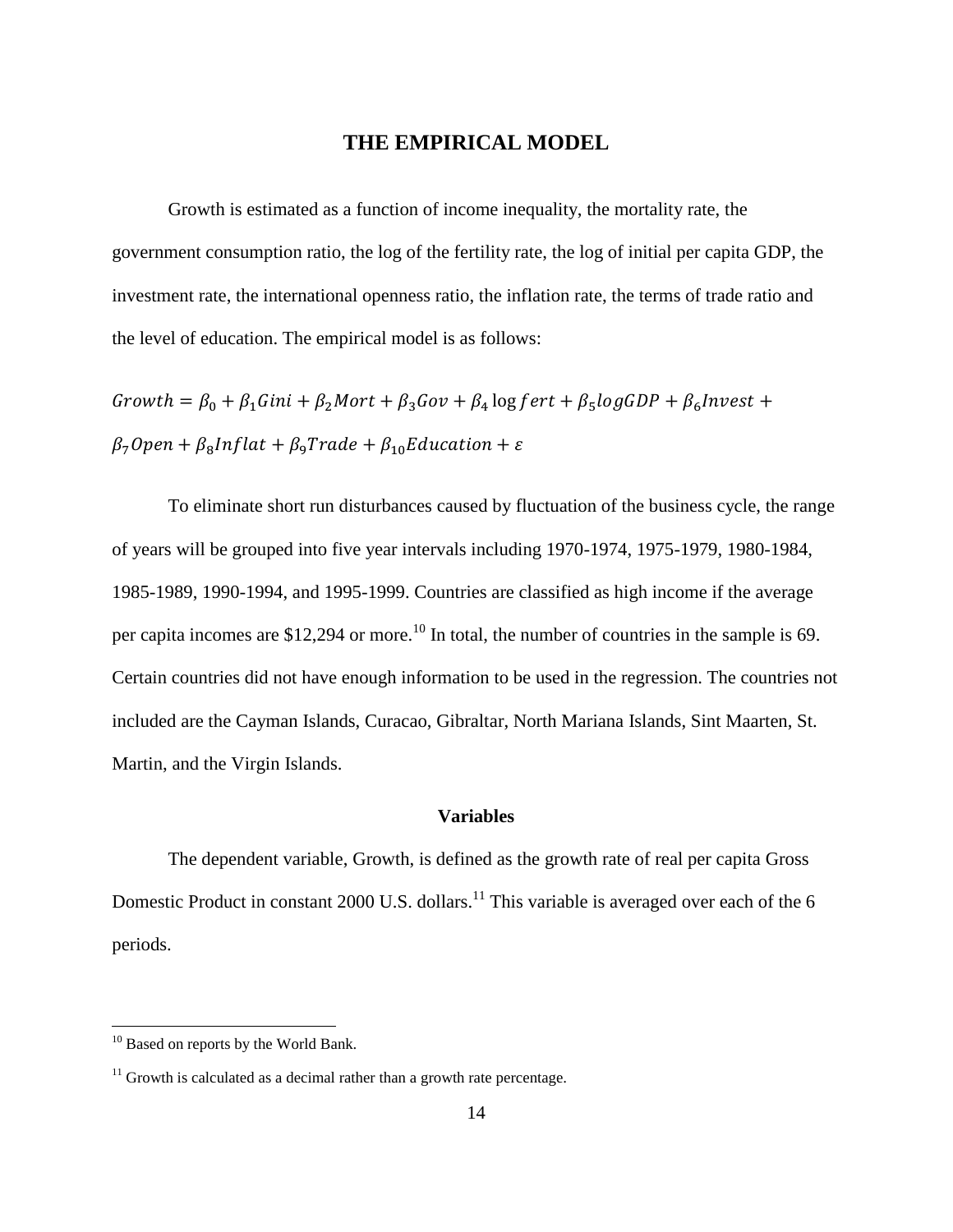To maintain consistency with previous literature, the type of inequality referred to in this paper is the size distribution of income. A common way of analyzing the extent of inequality within a country is to construct a Lorenz curve, shown graphically in figure 2.

#### **Figure 2:** Lorenz Curve



Percentage of Recipients

The diagram to the left shows the distribution of income in an economy. On the horizontal axis is the percentage of the population and the vertical axis indicates the percentage of income. The bowed curve represents the Lorenz curve. Inequality rises in an economy as the Lorenz curve moves down and to the right away from the Line of Equality.

This curve shows the relationship between the percentage of income recipients and the percentage of the total income received. Both axes range from 0 to 100%. The diagonal line represents the line of equality and, at any point on this line, the percentage of income recipients is equal to the percentage of income received (perfect equality). As the Lorenz curve moves away from the line of equality, the area between the two gives the measure of inequality within the total population (Todaro 2009). The area of the enclosed region divided by the total lower triangular region is called the Gini coefficient (Gini) and can be mathematically expressed as:

$$
\int_0^1 (x - f(x)) dx
$$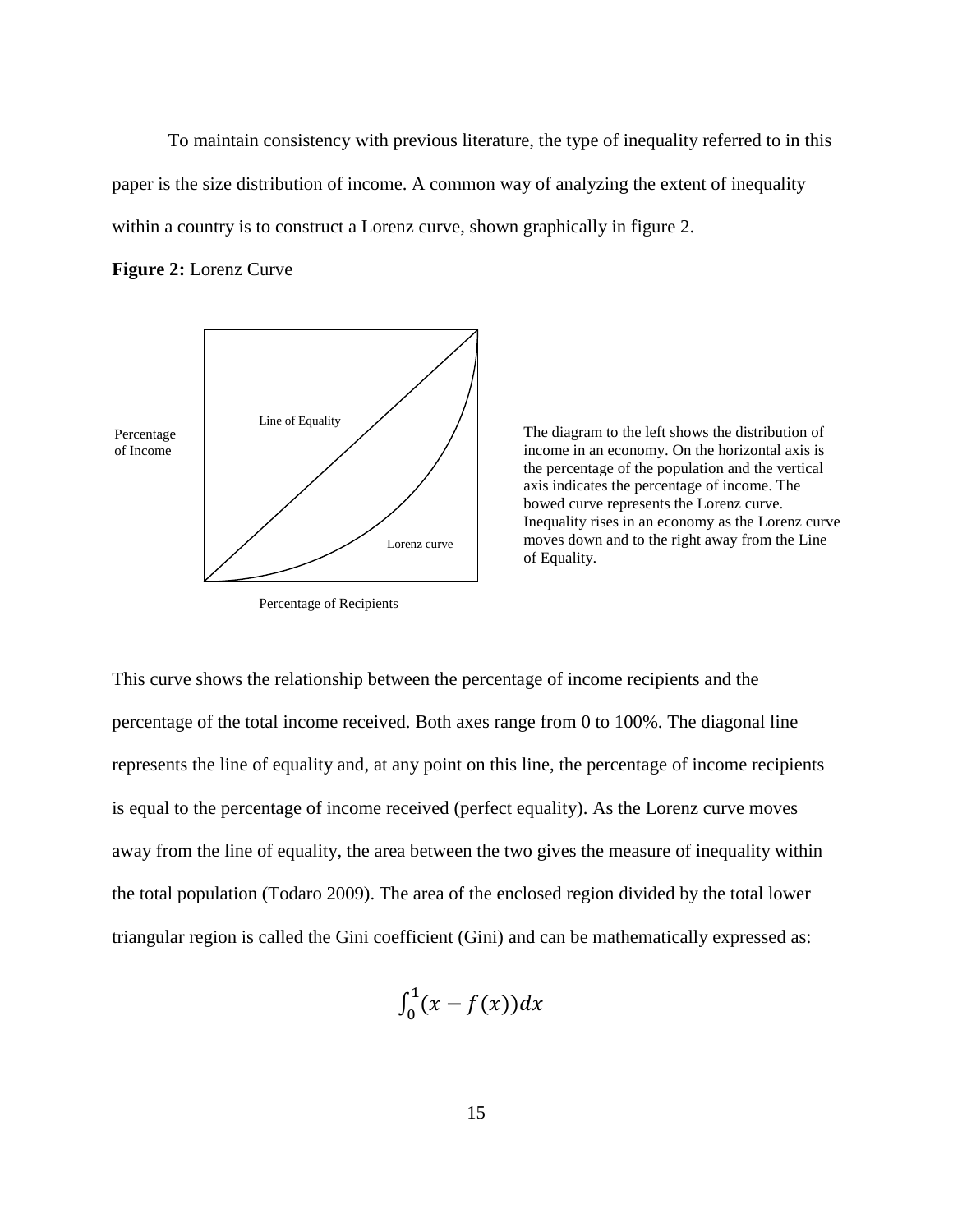A strong negative relationship is expected since inequality leads to economic inefficiency due to imperfect capital markets, the political process in which the redistribution of income is favored, and social unrest. An offsetting factor which could contribute to an opposite sign would be the Keynesian theory of savings as discussed in section 1. Gini is averaged over each period.

Following Todaro, life expectancy at birth, measured in total years, stems from improvements in health conditions, the proliferation of health facilities, improved nutrition, and clean water supplies (Todaro 2009). The reciprocal of life expectancy at birth (Mort) corresponds to the mortality rate if mortality were independent of age (Barro 2003). This mortality rate variable is entered into the model as an average over each of the 6 periods and a decrease in the mortality rate should lead to an increase in growth.

The government consumption ratio (Gov) is the ratio of government consumption to GDP and includes all government expenses for goods and services (including compensation to employees). It also includes most expenditures on national defense and security but excludes government military expenditures that involve productivity. This will be slightly high if compared to Barro (2003) due to inclusion of education expenditures in this paper. Barro was able to adjust for education by subtracting the ratio of education expenditures to GDP from the government expenditures ratio. This variable is calculated as the average value in each period. It is expected as government consumption increases, growth in per capita GDP will decrease.

The fertility rate (logFert), entered as the initial value in each time period, and is calculated as the log of total live births per woman over her expected lifetime. The demographic transition explains how developed economies passed through three stages of population growth. It is the process by which fertility rates eventually decline as a country grows. The first stage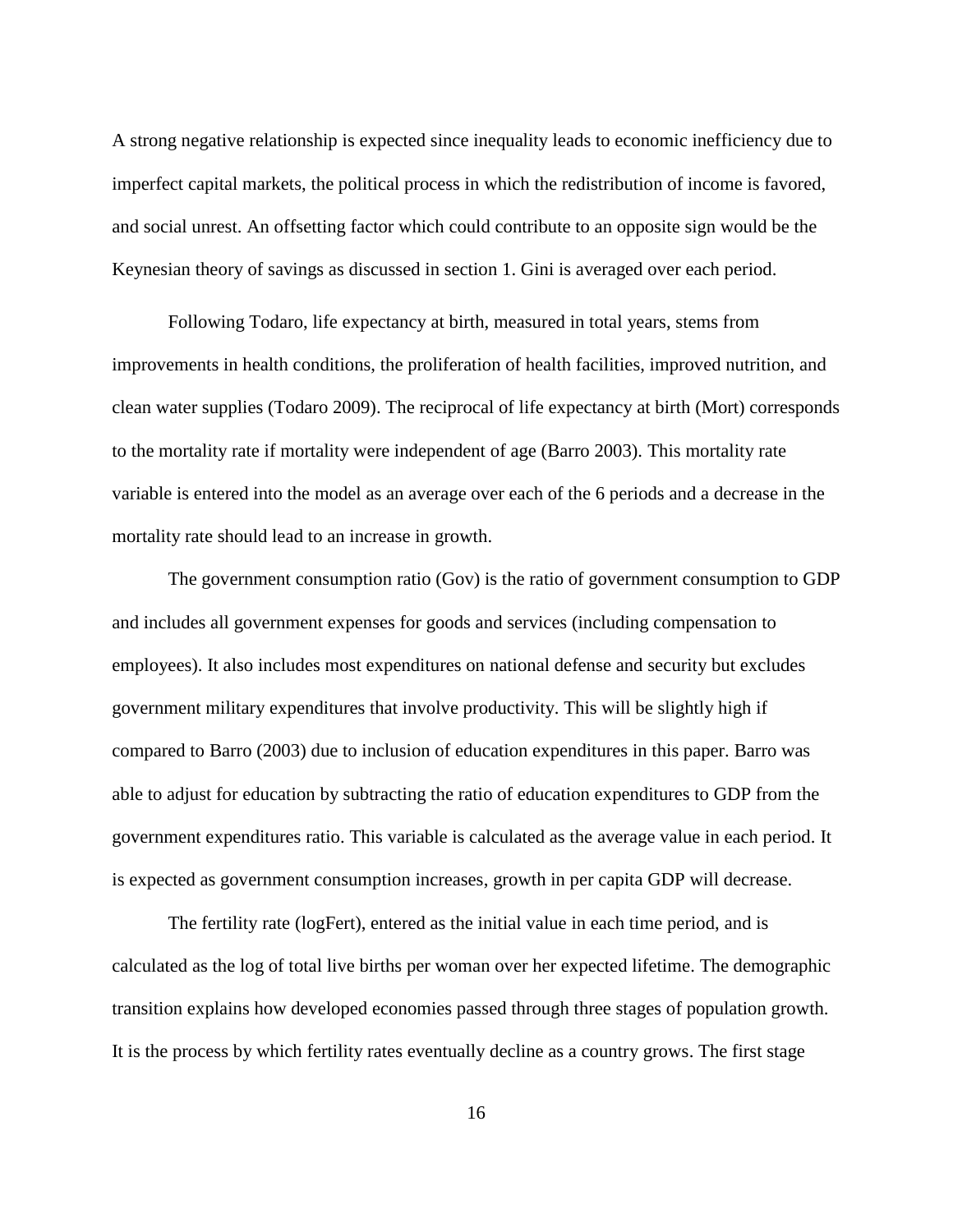classifies countries as having stable growth rates as a result of high birth rates and similarly high mortality rates. Countries enter stage two as health facilities advance and people begin to maintain healthier diets due to increasing incomes. In this stage, population rates increase rapidly as fertility rates continue to grow but mortality rates fall. The final stage is entered when modernization leads to increased female job opportunities causing a decline in fertility. Using this thought process; the expectation is that as logfert increases, growth will decrease in developed countries.

The log of real per capita GDP (logGDP) is defined as the log of initial real per capita GDP in each period. A theory in the neoclassical model is absolute convergence. It states that poorer economies tend to grow faster than richer economies and eventually catch up because 'imitation is typically cheaper then invention (Barro 1997).<sup>'12</sup> The hypothesis implies that initial per capita GDP in period t would be inversely related to the growth rate of per capita GDP in period t.

The investment ratio (Invest) is real gross investment to real GDP and includes the fixed assets plus changes in the level of inventory. Fixed assets are defined as plant, machinery, and equipment; and the construction of roads, railways, schools, offices, hospitals, residential homes, and commercial and industrial buildings. Inventories are stocks of goods held by firms to meet temporary or unexpected fluctuations in production or sales, and "work in progress" (definition from World Bank). The variable is taken as a one period lagged average and because investment

 $12$  For a complete analysis of the absolute convergence hypothesis and its effect on growth, refer to the 1997 article, [Technological Diffusion, Convergence, and Growth"](http://ideas.repec.org/a/kap/jecgro/v2y1997i1p1-26.html) by Barro and Sala-i-Martin.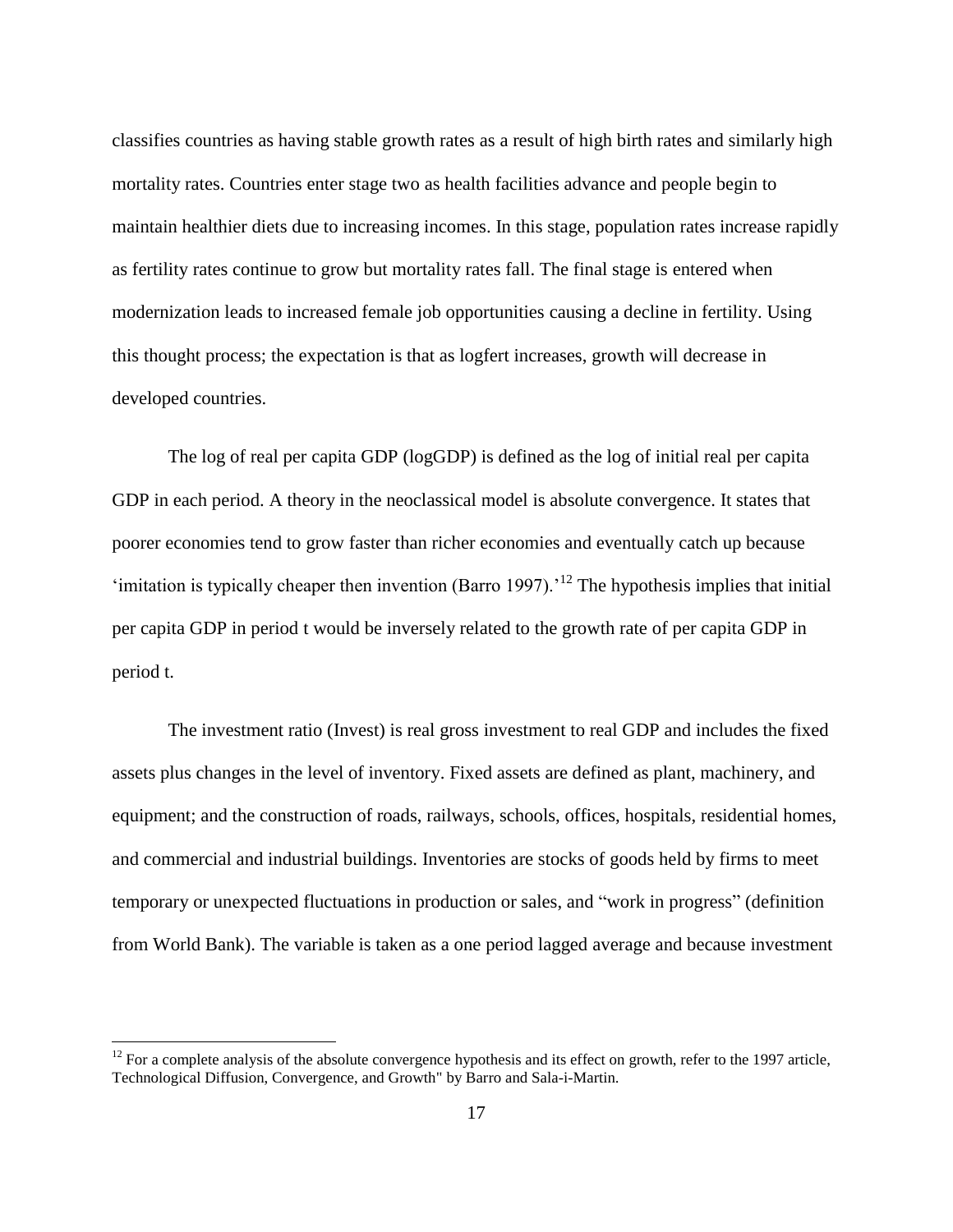increases long term productivity, it is expected to have positive relationship with economic growth.

International Openness (Open) is calculated as the ratio of exports plus imports to GDP. It is included as a one period lagged average. According to the theory of comparative advantage, a country can gain from international trade since it enables countries to specialize and leads to a more efficient use of resources. It is expected increased international openness leads to higher growth rates.

Terms of Trade (Trade) is defined as the change in the price of exports over the price of imports. This variable is averaged over each period. As the price of exports rise relative to import prices, one finds that every unit of exports can now buy a larger amount of imports. More goods lead to higher utility and overall welfare increases (Appleyard 2010). This means that an increase in the terms of trade variable should lead to an increase in economic growth.

Human capital has been emphasized as an extremely important factor in determining economic progress. The proxy for human capital in this paper is the average number of years of total schooling for the entire population (Education) in each period. It is assumed education promotes technological innovation and investment hence higher levels of educational attainment should increase growth.

The inflation variable is the change in the price level from year to year averaged over each period and is used to measure macroeconomic stability.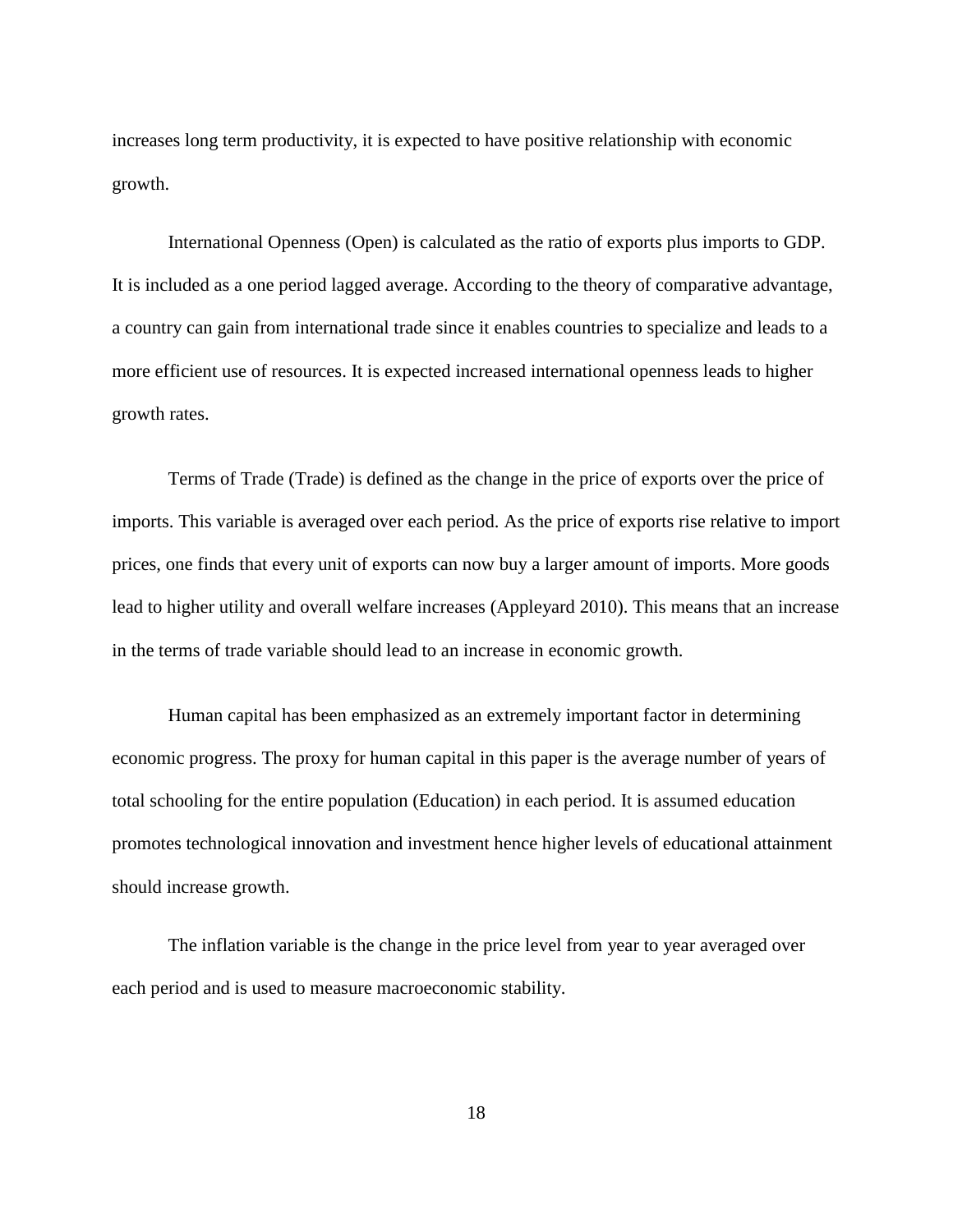The error term, ε, represents the difference between the actual level of growth, y, and the estimated value, ŷ. The residual indicates the extent of the movement in the dependent variable that is not explained by the independent variables (Rao 1971).

Several variables could have been added to this regression but this simplified model was chosen for two reasons: the first being, the proposed model is similar to that of previous studies that estimate inequality's impact on growth, so any differences between this paper and previous literature cannot be explained by the underlying design of the model; and secondly, as with most cross country regressions, the research is hindered by the availability of data so the simplified model helps to maximize the degrees of freedom.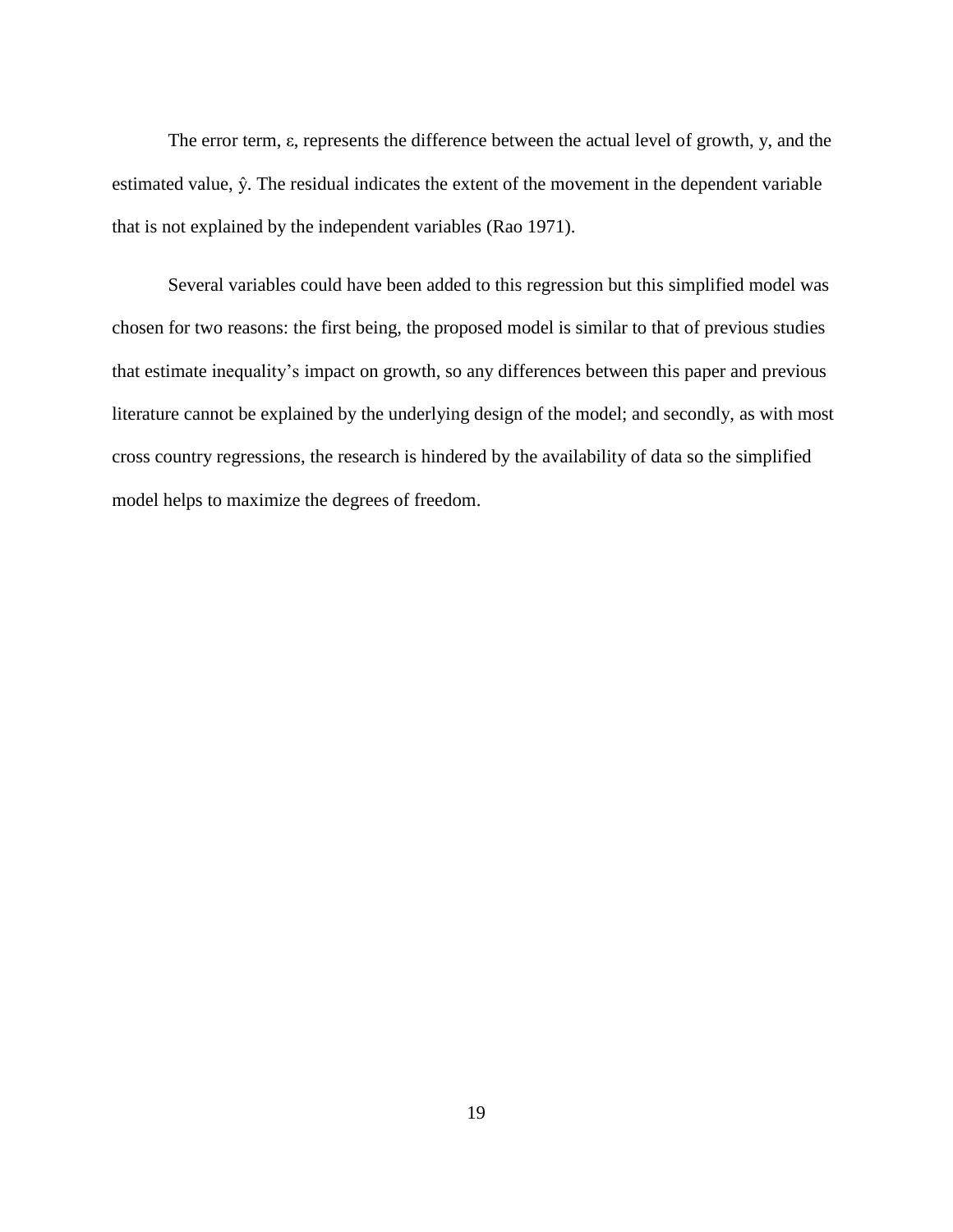#### **STATISTICAL ANALYSIS**

This section statistically analyzes the underlying sample introduced in this paper using the statistical software package, STATA. The sample consists of 69 countries over a 30 year period from 1970-1999. In total the sample began with 414 observations.

To begin the analysis, a pairwise correlation matrix was created, found in table 1, to find all possible relations between the variables. At a significance level,  $\alpha = 0.05$ , the correlation matrix finds that growth is highly correlated to all but two of the independent variables. LogFert and education had p-values of 0.419 and 0.282 respectively. The matrix also showed that multicollinearity could be a possible factor in my sample due to high correlation between several of the independent variables.

| Variable  | growth   | lagopen  | educat~n | logfert  | gini     | qov      | loggdp   | laqinv~t | inflat   | mort     | trade    |
|-----------|----------|----------|----------|----------|----------|----------|----------|----------|----------|----------|----------|
| growth    | 1.000    | 0.134    | $-0.073$ | 0.050    | 0.258    | $-0.229$ | $-0.308$ | 0.159    | $-0.145$ | 0.255    | 0.692    |
| (p)       |          | (0.061)  | (0.282)  | (0.419)  | (0.001)  | (0.000)  | (0.000)  | (0.026)  | (0.012)  | (0.000)  | (0.000)  |
| lagopen   | 0.134    | 1.000    | $-0.357$ | 0.049    | 0.382    | $-0.259$ | $-0.086$ | 0.221    | $-0.060$ | 0.038    | $-0.082$ |
| (p)       | (0.061)  |          | (0.000)  | (0.485)  | (0.000)  | (0.000)  | (0.229)  | (0.002)  | (0.399)  | (0.585)  | (0.442)  |
| education | $-0.073$ | $-0.357$ | 1.000    | $-0.575$ | $-0.020$ | 0.150    | 0.304    | $-0.168$ | $-0.053$ | $-0.567$ | 0.031    |
| (p)       | (0.282)  | (0.000)  |          | (0.000)  | (0.797)  | (0.024)  | (0.000)  | (0.024)  | (0.429)  | (0.000)  | (0.772)  |
| logfert   | 0.050    | 0.049    | $-0.575$ | 1.000    | 0.391    | 0.210    | $-0.266$ | $-0.061$ | 0.000    | 0.601    | 0.166    |
| (p)       | (0.419)  | (0.485)  | (0.000)  |          | (0.000)  | (0.001)  | (0.000)  | (0.389)  | (0.995)  | (0.000)  | (0.113)  |
| gini      | 0.258    | 0.382    | $-0.020$ | 0.391    | 1.000    | $-0.443$ | $-0.054$ | 0.102    | $-0.046$ | 0.149    | $-0.256$ |
| (p)       | (0.001)  | (0.000)  | (0.797)  | (0.000)  |          | (0.000)  | (0.473)  | (0.225)  | (0.543)  | (0.043)  | (0.019)  |
| qov       | $-0.229$ | $-0.259$ | 0.150    | 0.210    | $-0.443$ | 1.000    | 0.040    | $-0.289$ | 0.136    | 0.126    | $-0.018$ |
| (p)       | (0.000)  | (0.000)  | (0.024)  | (0.001)  | (0.000)  |          | (0.533)  | (0.000)  | (0.032)  | (0.044)  | (0.862)  |
| loggdp    | $-0.308$ | $-0.086$ | 0.304    | $-0.266$ | $-0.054$ | 0.040    | 1.000    | $-0.265$ | $-0.147$ | $-0.595$ | $-0.269$ |
| (p)       | (0.000)  | (0.229)  | (0.000)  | (0.000)  | (0.473)  | (0.533)  |          | (0.000)  | (0.011)  | (0.000)  | (0.010)  |
| laginvest | 0.159    | 0.221    | $-0.168$ | $-0.061$ | 0.102    | $-0.289$ | $-0.265$ | 1.000    | 0.147    | $-0.005$ | 0.096    |
| (p)       | (0.026)  | (0.002)  | (0.024)  | (0.389)  | (0.225)  | (0.000)  | (0.000)  |          | (0.038)  | (0.942)  | (0.370)  |
| inflat    | $-0.145$ | $-0.060$ | $-0.053$ | 0.000    | $-0.046$ | 0.136    | $-0.147$ | 0.147    | 1.000    | 0.048    | 0.042    |
| (p)       | (0.012)  | (0.399)  | (0.429)  | (0.995)  | (0.543)  | (0.032)  | (0.011)  | (0.038)  | (0.000)  | (0.433)  | (0.694)  |
| mort      | 0.255    | 0.038    | $-0.567$ | 0.601    | 0.149    | 0.126    | $-0.595$ | $-0.005$ | 0.048    | 1.000    | 0.335    |
| (p)       | (0.000)  | (0.585)  | (0.000)  | (0.000)  | (0.043)  | (0.044)  | (0.000)  | (0.942)  | (0.433)  |          | (0.001)  |
| trade     | 0.692    | $-0.082$ | 0.031    | 0.166    | $-0.256$ | $-0.018$ | $-0.269$ | 0.096    | 0.042    | 0.335    | 1.000    |
| (p)       | (0.000)  | (0.442)  | (0.772)  | (0.113)  | (0.019)  | (0.862)  | (0.010)  | (0.370)  | (0.694)  | (0.001)  |          |

**Table 1:** Pairwise Correlation Matrix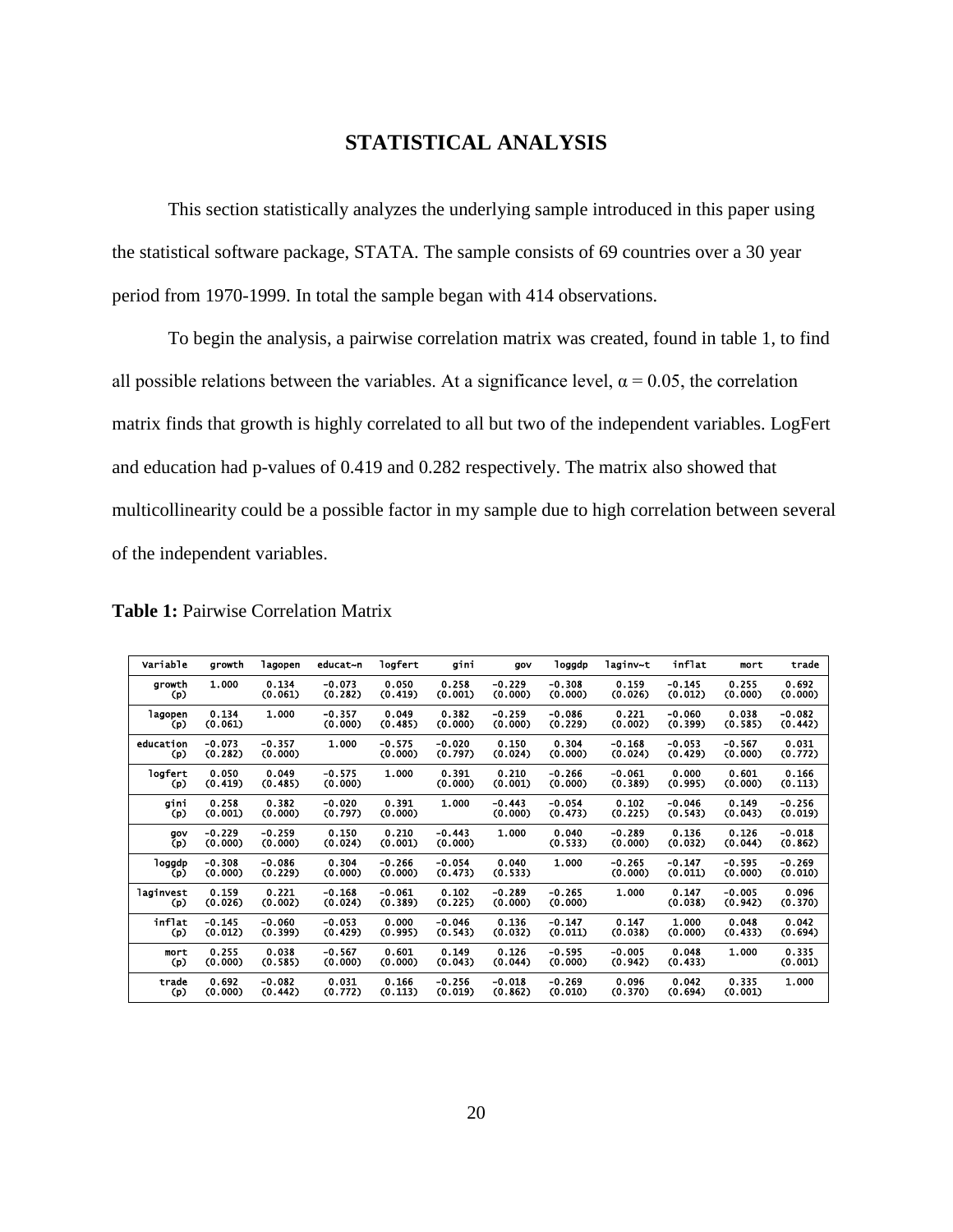A formal method for detecting multicollinearity is to calculate the variance inflation factor (VIF) for each beta parameter. VIF's greater that 10 indicate multicollinearity exists in the model (Mendenhall 2003). The results are shown in the second column of Table 2.

| Variable      | VIF  | $1/\texttt{vir}$ |
|---------------|------|------------------|
| gov           | 3.77 | 0.264983         |
| mort          | 3.47 | 0.288337         |
| aini          | 3.45 | 0.289460         |
| <b>loggdp</b> | 3.32 | 0.301470         |
| invest        |      |                  |
| L1.           | 2.27 | 0.441363         |
| open          |      |                  |
| L1.           | 2.09 | 0.477560         |
| logfert       | 1.78 | 0.561577         |
| inflat        | 1.72 | 0.579750         |
| education     | 1.70 | 0.587028         |
| trade         | 1.31 | 0.763608         |
| Mean VIF      | 2.49 |                  |

**Table 2:** Variance Inflation Factor

The VIF for each beta parameter was  $< 4$ , which suggest multicollinearity is not an issue.

The next step in the statistical analysis is to conduct a residual analysis since the validity of the inferences associated with a regression analysis depends on the error term, ε (Mendenhall 2003). Least squares regression analysis assumes  $\varepsilon$  is normally distributed with a mean of zero, all pairs of ε are uncorrelated, and the variance of each independent variable,  $\sigma^2$ , is homoscedastic (Mendenhall).<sup>13</sup> A two way graph of  $\varepsilon$  vs.  $\hat{y}$  confirms the mean of  $\varepsilon = 0$  by the line of best fit, shown in figure 3.

<sup>&</sup>lt;sup>13</sup> Constant  $\sigma^2$  for all levels of the independent variables are said to be homoscedastic.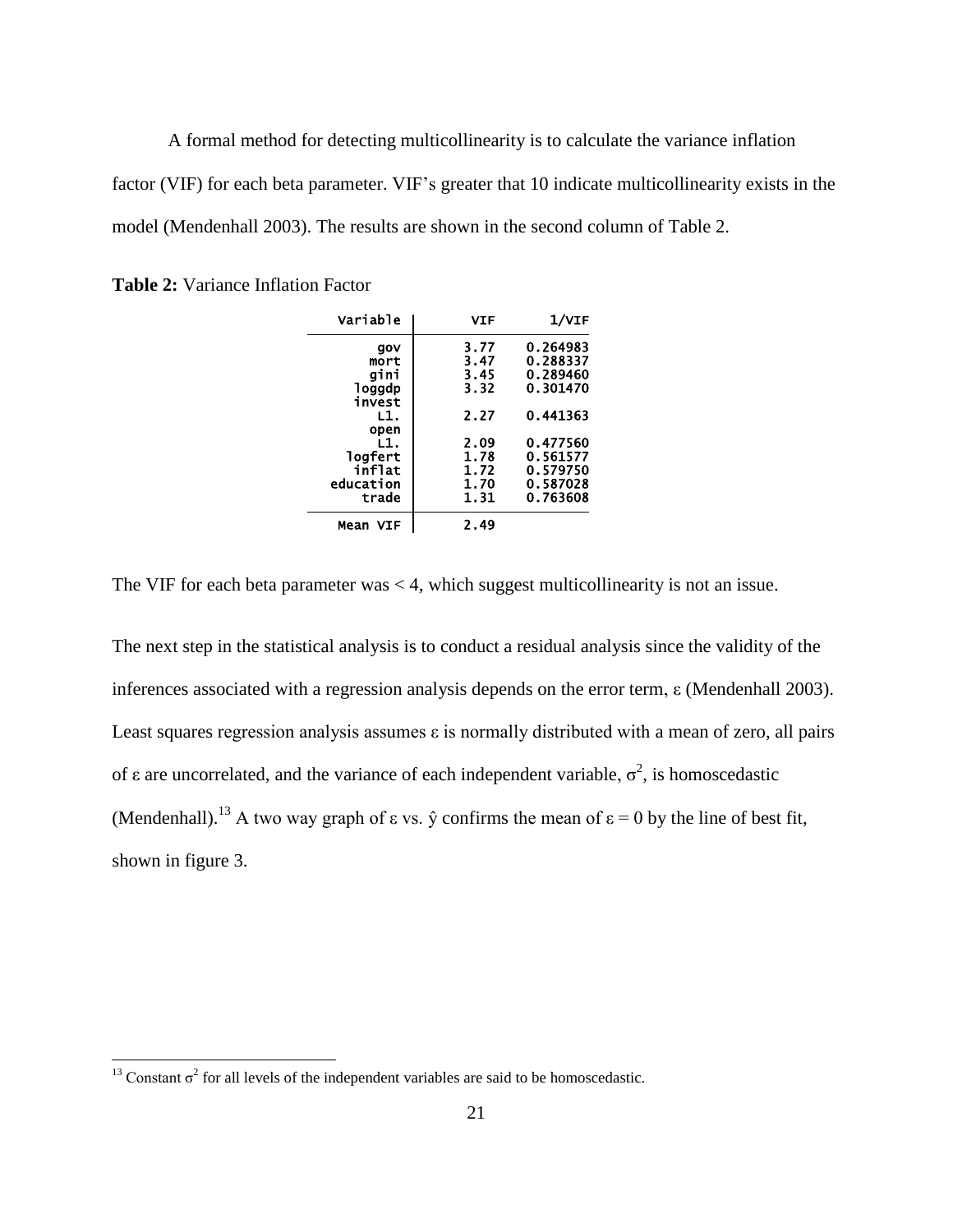#### **Figure 3:** Residual Plot



The graph shows no clear patterns as ŷ increases, thus there seems to be no signs of heteroscedasticity. This is to be expected since a robust regression was run which accounts for any heteroscedasticity. To check the normality assumption, a Skewness/Kurtosis test for normality was used. A p-value of 0.3140 indicated the there is no evidence to reject the null hypothesis that the residuals are normally distributed. The histogram in figure 4 confirms the normality assumption.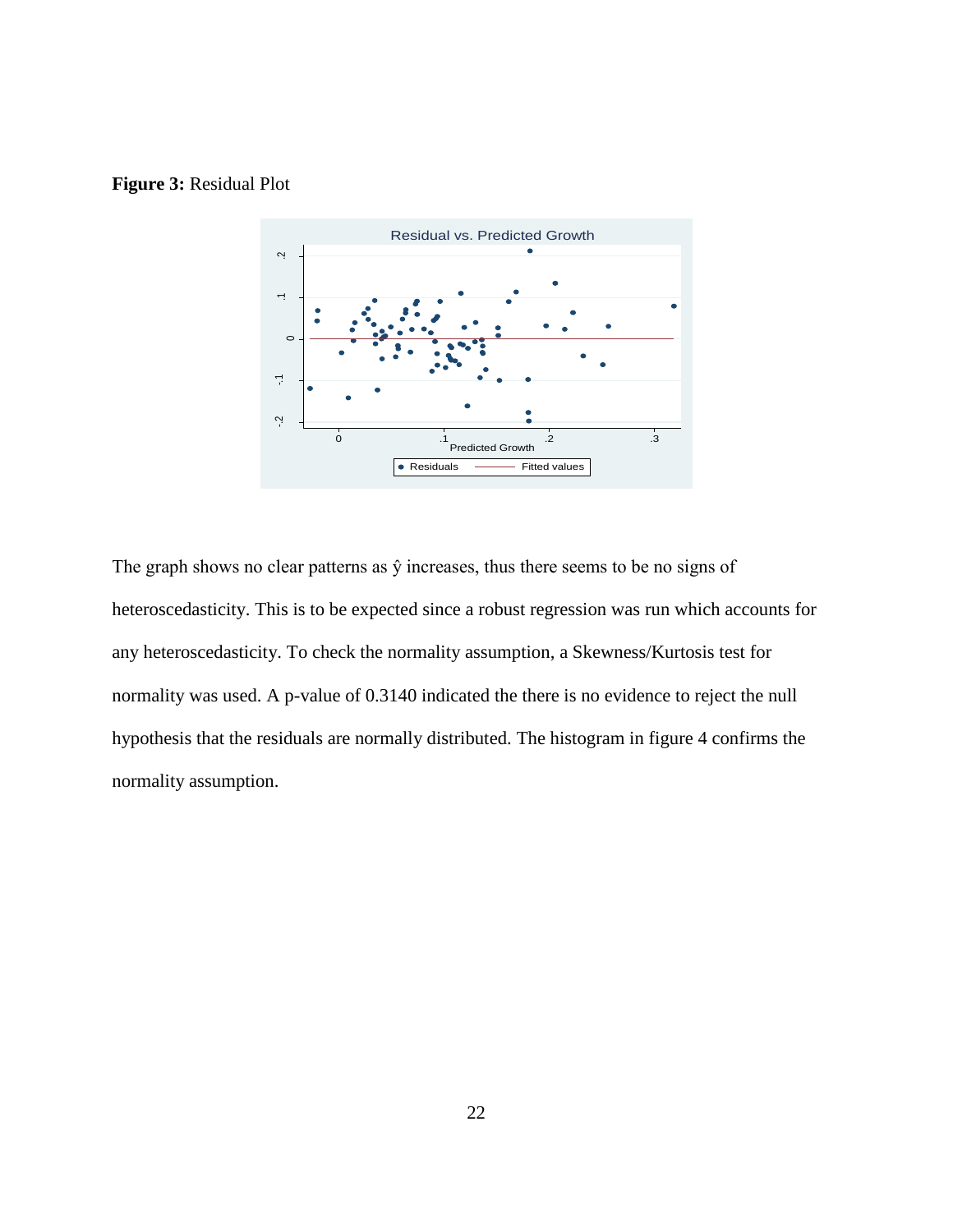**Figure 4:** Histogram of Residuals



The final assumption, no correlation among the error terms, was tested by plotting the  $\varepsilon$ against a one period lagged ε, shown in figure 5. A trend would indicate there is dependence between different pairs of residuals.



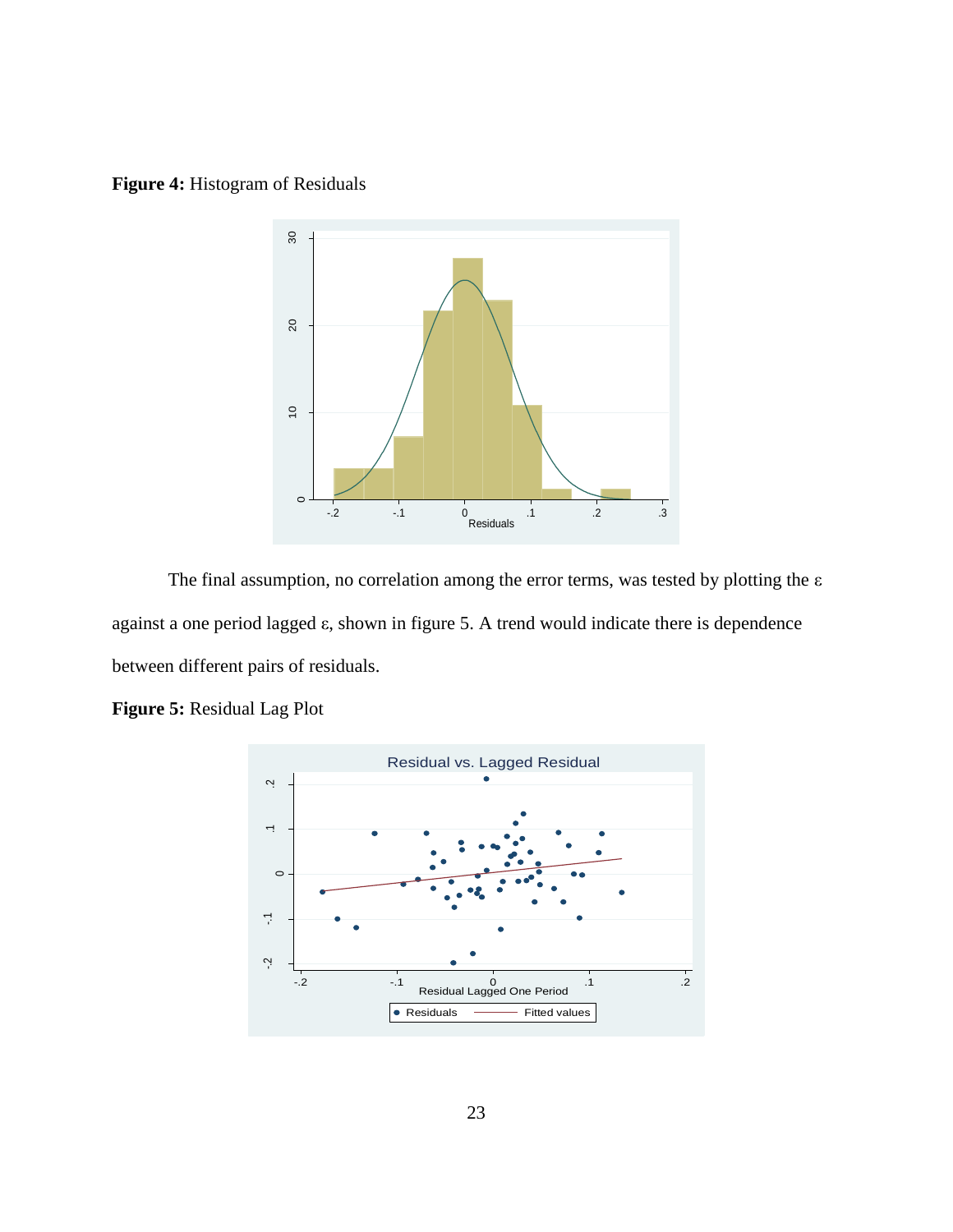There seems to be a positive correlation between the residuals, so to find the significance of this correlation a pairwise correlation matrix was used. The correlation is .2026 with a significance level of 0.1239; therefore, at  $α = 0.05$ , there is no reason to reject the null hypothesis that the residuals are independent, thus the slight positive trend should not be an issue.

It is important to detect outliers in any sample used in a regression. Outliers can arise any number of ways including measurement error and incorrectly inputted data. These outliers can have dramatic effects on the dependent variable. Depending on the severity of influence these observations have, one should consider omitting them from the final dataset.<sup>14</sup>

A residual plot is used to detect possible residual outliers. An observation with standardized residual > 3 standard deviations from the mean, zero, is considered an outlier (Mendenhall 2003). It is easily confirmed from the graph in figure 3 that no outliers exist. In fact, with the exception of one observation all residuals lie within 2 standard deviations of the mean.

From here, output statistics are obtained to identify highly influential observations. Leverage values,  $h_i$ , measure the influence the dependent variable,  $y$ , has on the predicted value,  $\hat{y}$ . The larger h<sub>i</sub>, the more influence y has on  $\hat{y}$ . A rule of thumb for detecting high influence is to flag observations with a leverage value greater than  $2(k+1)/n$  where k is the number of  $\beta$ 's in the model, excluding  $\beta_0$ , and n is the number of observations used in the sample (in this case  $k = 10$ ) and  $n = 83$ ). Table 3 shows observations flagged for high leverage (i.e.  $h_i > 0.2651$ ).

 $14$  There is no clear-cut rule that states whether or not an observation should be omitted. The final decision will be based upon the number of times an observation has been flagged.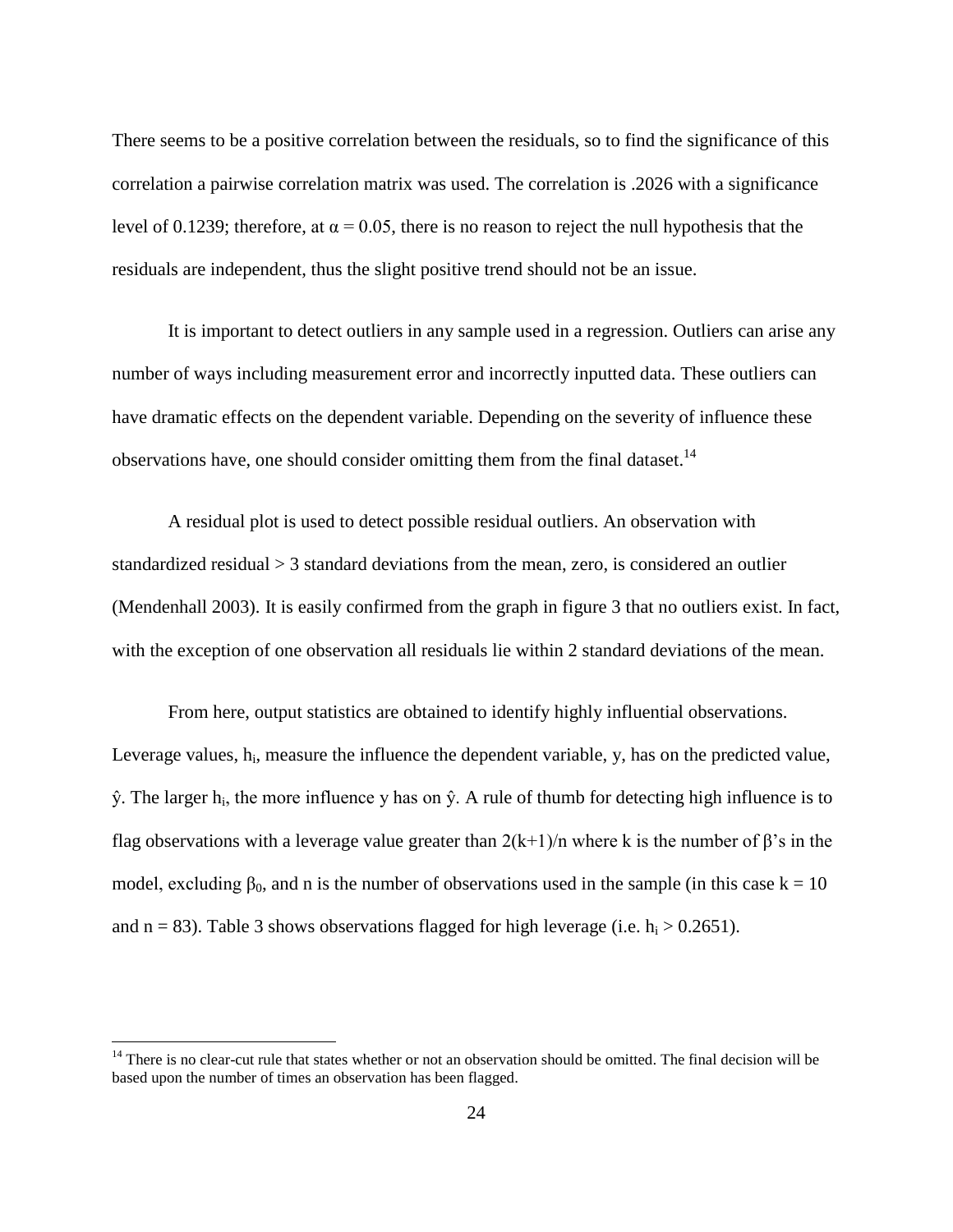| leverage              | id         |
|-----------------------|------------|
| .278661<br>.2878073   | 309<br>226 |
| .2915115              | 225        |
| . 3146643<br>.3216101 | 364<br>388 |
| . 332729              | 340        |

The next test is the Cook's Distance test. Cook's D values,  $D_i$ , are a measure of the overall influence an outlying observation has on the  $\beta$  coefficient estimates. A rule of thumb is that any  $D_i > 1.0$  indicates substantial influence (Mendenhall 2003). Table 4 shows the five most influential observations.

**Table 4:** Cook's D Values

| cooksd    | id  |
|-----------|-----|
| . 1274891 | 198 |
| .1339767  | 387 |
| . 1513811 | 340 |
| .1558611  | 388 |
| .2030164  | 180 |

The final test for influential observations is to calculate a statistic known as the Studentized deleted residual (Rstudent). The test compares the regression results using all n observations to the results with the  $i<sup>th</sup>$  observation deleted, giving a measure as to how much influence a particular observation has on the analysis. This Studentized deleted residual,  $d_i$ , is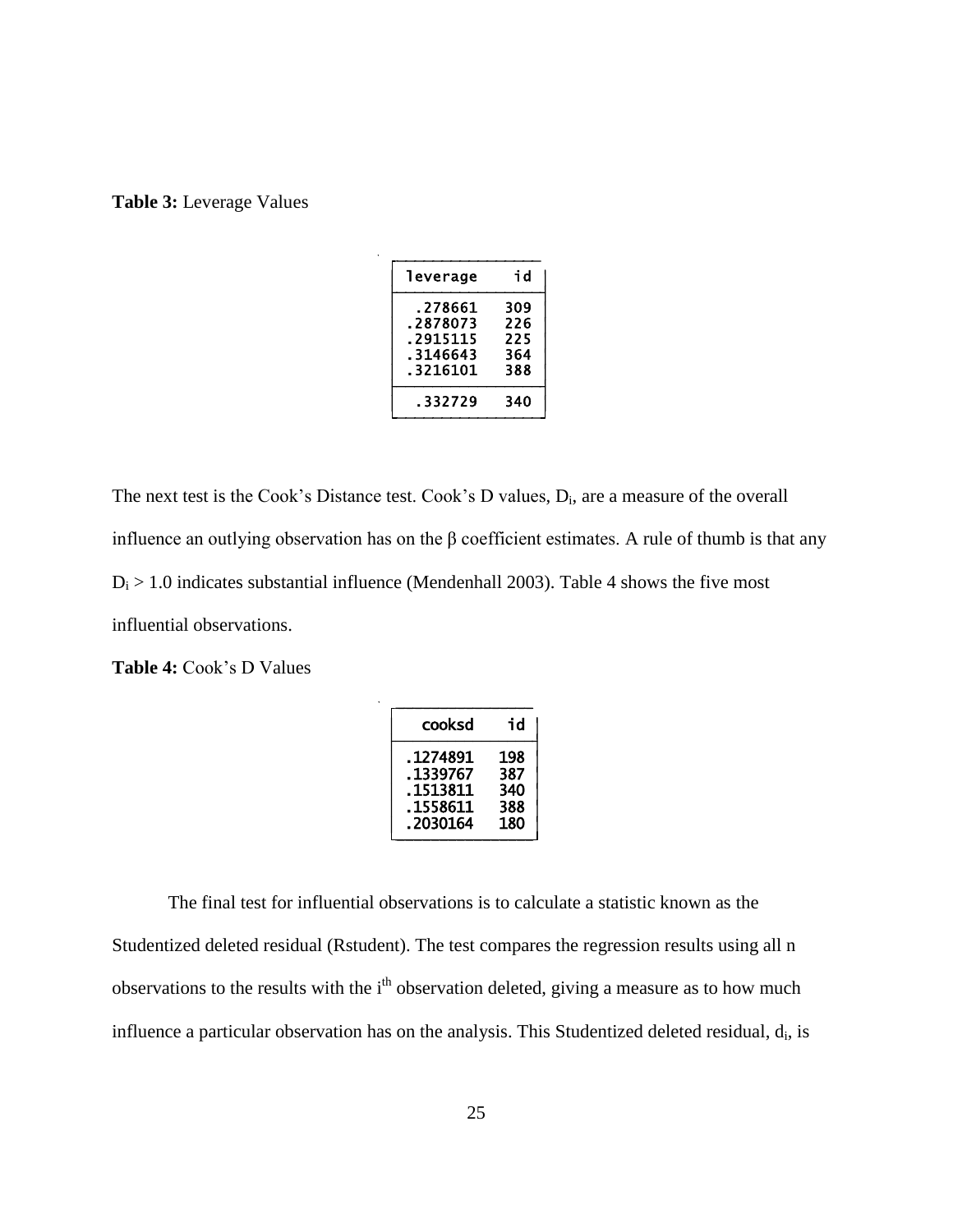defined as the difference between  $y_{(i)} - \hat{y}_{(i)}$  over the standard error of  $d_i$ . Table 5 includes observations with flagged Rstudent values.

**Table 5:** Rstudent Values

| rstudent | id  |
|----------|-----|
| 1.321945 | 341 |
| 1.603786 | 411 |
| 1.85829  | 340 |
| 1.913733 | 178 |
| 3.186978 | 198 |

Using these three tests, an accurate description is obtained as to which variables are considered highly influential. Observation 198 and 388 were flagged in one of the three tests and observation 340 was flagged in two of three tests. There is no clear-cut rule that states whether or not an observation should be omitted. The final decision is based upon the number of times an observation has been flagged. Therefore observations 198 and 388 will remain in the model while observation 340 will be omitted. Observation 340 turned out to be Singapore in the period 1985.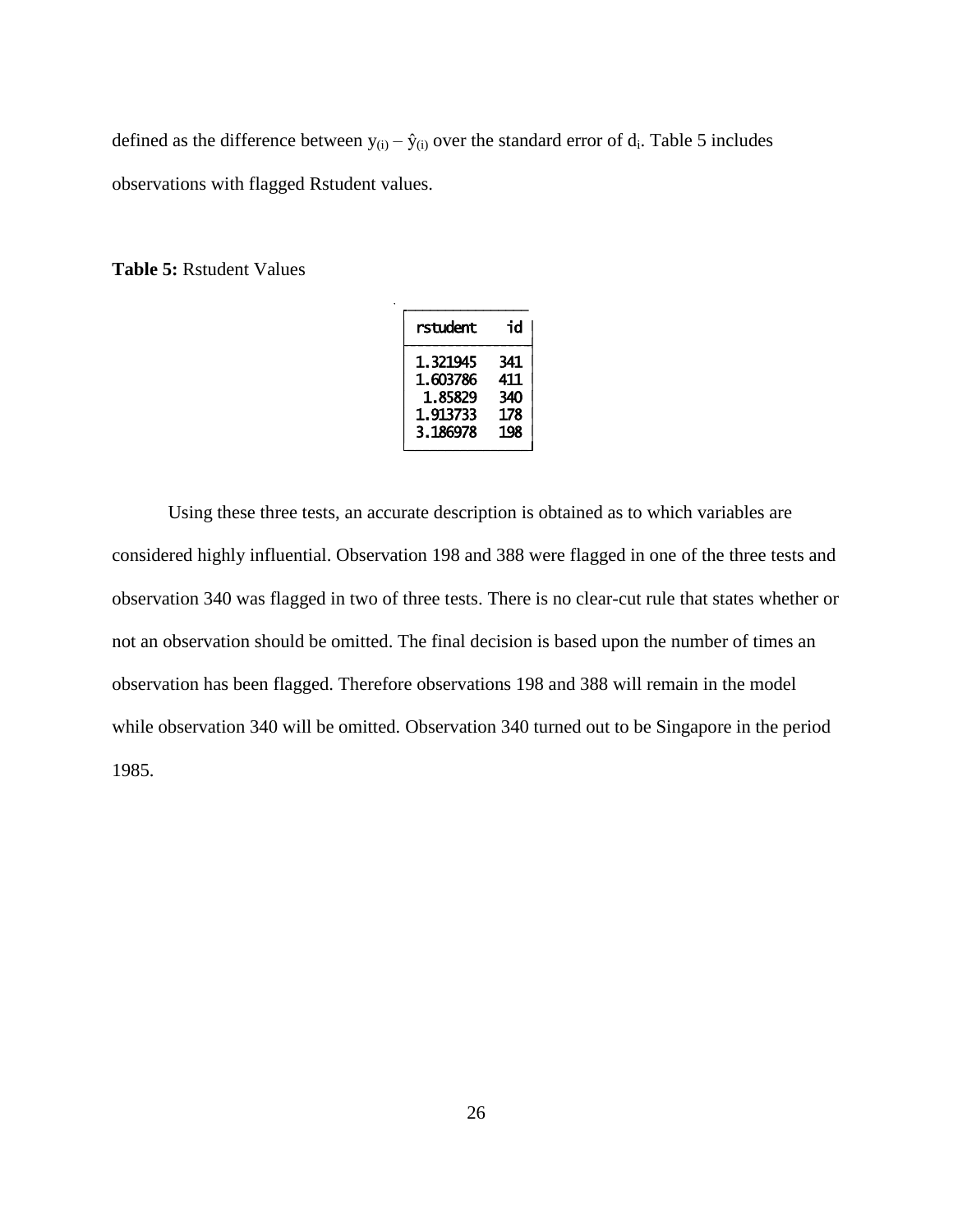#### **RESULTS**

This section estimates the determinants of growth at a significance level of  $\alpha = 0.05$ . The model is estimated using an ordinary least squares approach. Out of the original 414 observations over six 5 year periods, 82 observations are included in the final sample and table 6 contains regression results for the empirical model. The effect of the Gini coefficient on growth will be explained at the end of the section.

**Table 6:** Regression Results

| Linear regression |             |                     |         |       | Number of<br>$obs =$<br>F(10,<br>71)<br>Prob > F<br>R-squared<br>ROOT MSE | 82<br>6.27<br>$\equiv$<br>0.0000<br>$=$<br>0.4759<br>$\equiv$<br>.07474<br>$=$ |
|-------------------|-------------|---------------------|---------|-------|---------------------------------------------------------------------------|--------------------------------------------------------------------------------|
| growth            | Coef.       | Robust<br>Std. Err. | t       | P> t  | [95% Conf. Interval]                                                      |                                                                                |
| lagopen           | .0606835    | .0182421            | 3.33    | 0.001 | .0243099                                                                  | .0970572                                                                       |
| education         | .0108947    | .0041581            | 2.62    | 0.011 | .0026037                                                                  | .0191857                                                                       |
| logfert           | -.1097885   | .1174484            | $-0.93$ | 0.353 | -.3439739                                                                 | .124397                                                                        |
| gini              | -.6791378   | .2924114            | $-2.32$ | 0.023 | $-1.26219$                                                                | $-.0960861$                                                                    |
| gov               | $-1.209618$ | .4186792            | $-2.89$ | 0.005 | $-2.04444$                                                                | - .3747953                                                                     |
| loggdp            | -.1617739   | .0762472            | $-2.12$ | 0.037 | -.3138064                                                                 | -.0097413                                                                      |
| laginvest         | -.6019198   | .2943823            | $-2.04$ | 0.045 | -1.188902                                                                 | -.0149381                                                                      |
| inflat            | $-.0022988$ | .0027089            | $-0.85$ | 0.399 | $-.0077002$                                                               | .0031025                                                                       |
| mort              | 35.0104     | 30.81081            | 1.14    | 0.260 | $-26.42461$                                                               | 96.44541                                                                       |
| trade             | 1.14113     | .3645945            | 3.13    | 0.003 | .4141495                                                                  | 1.868111                                                                       |
| $\_cons$          | .7518928    | .6320461            | 1.19    | 0.238 | -.5083714                                                                 | 2.012157                                                                       |

The lagged variable, open, has a statistically significant estimated coefficient of 0.0607 (0.0182) indicating, on average, a one unit increase in the standard deviation of the level of international openness will increase growth by 6.07%, holding all other variables constant.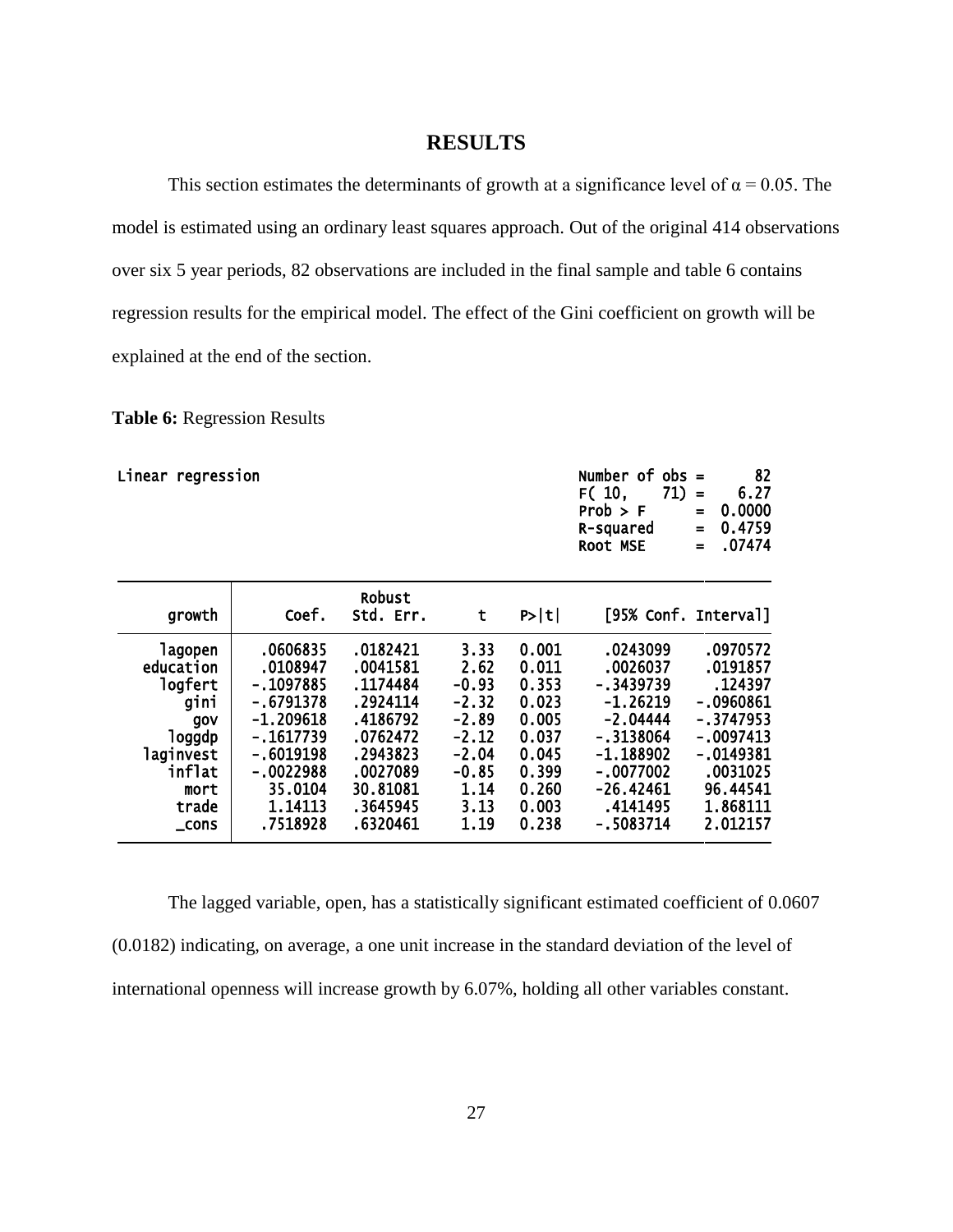Figure 6 graphically shows the partial relation between growth and open.<sup>15</sup> There is strong statistical evidence that increased openness promotes growth in this sample.



**Figure 6:** Partial Relation between Growth and Lagged International Openness

Education has an estimated coefficient of 0.0109 (0.0042) indicating, on average, a one unit increase in the level of education will increase growth by 1.09%, holding all other variables constant. Figure 7 shows the partial relation between growth and education.

<sup>&</sup>lt;sup>15</sup> A partial relation accounts for all other independent variables giving the true effect of the observed variable on growth.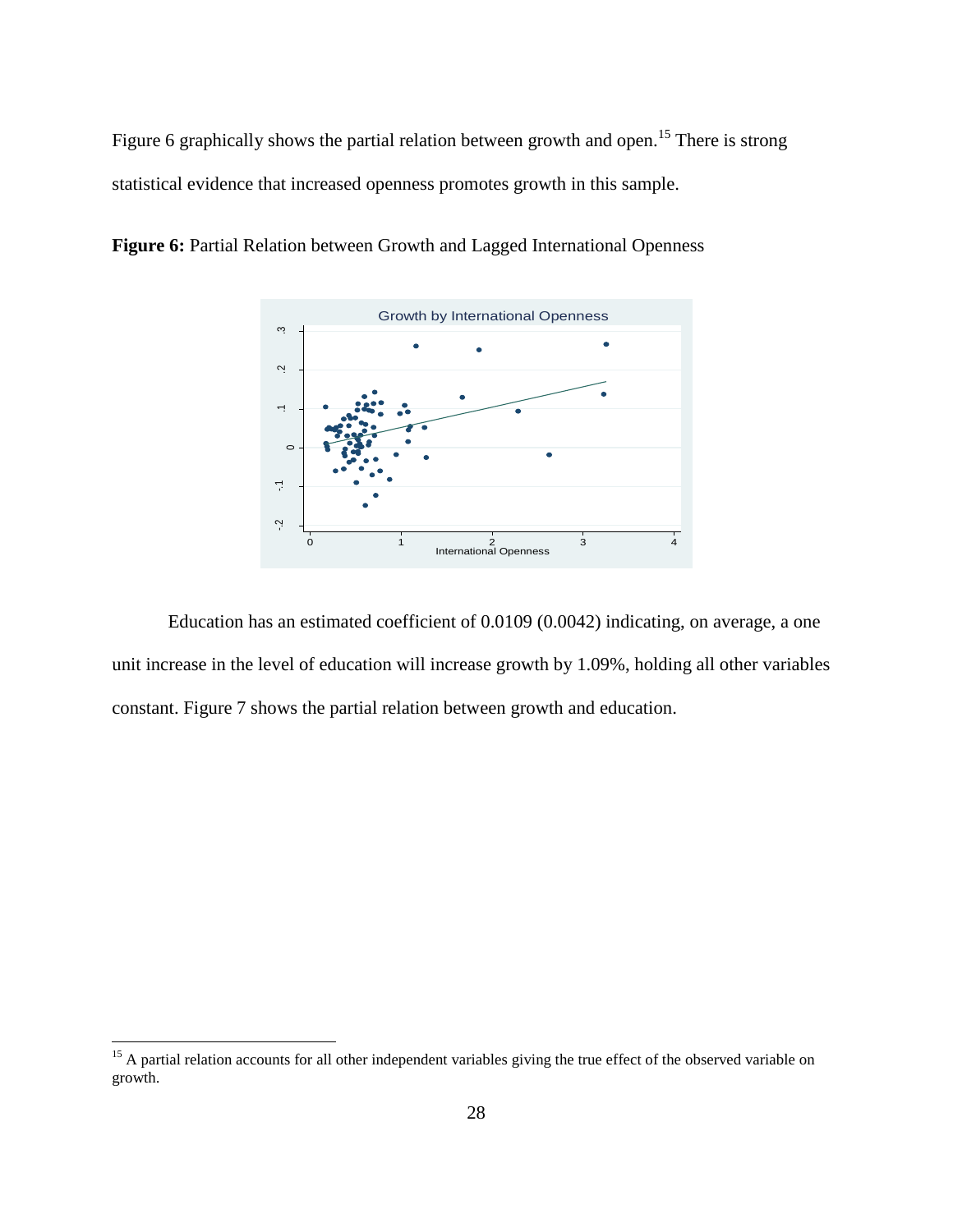**Figure 7:** Partial Relation between Growth and Education



The variable, logFert, was expected to have a negative effect on growth in the sample of developed countries. The regression results seem to indicate this negative effect is far less significant than researchers had previously thought. This could be due to the fact only developed countries were used in the sample which points to conclusion that the fertility rates in developed countries do not have as large an impact on changes in per capita income as they do in developing countries. The estimated coefficient is -0.1097 (0.1174) and figure 8 shows the partial relation between growth and logFert.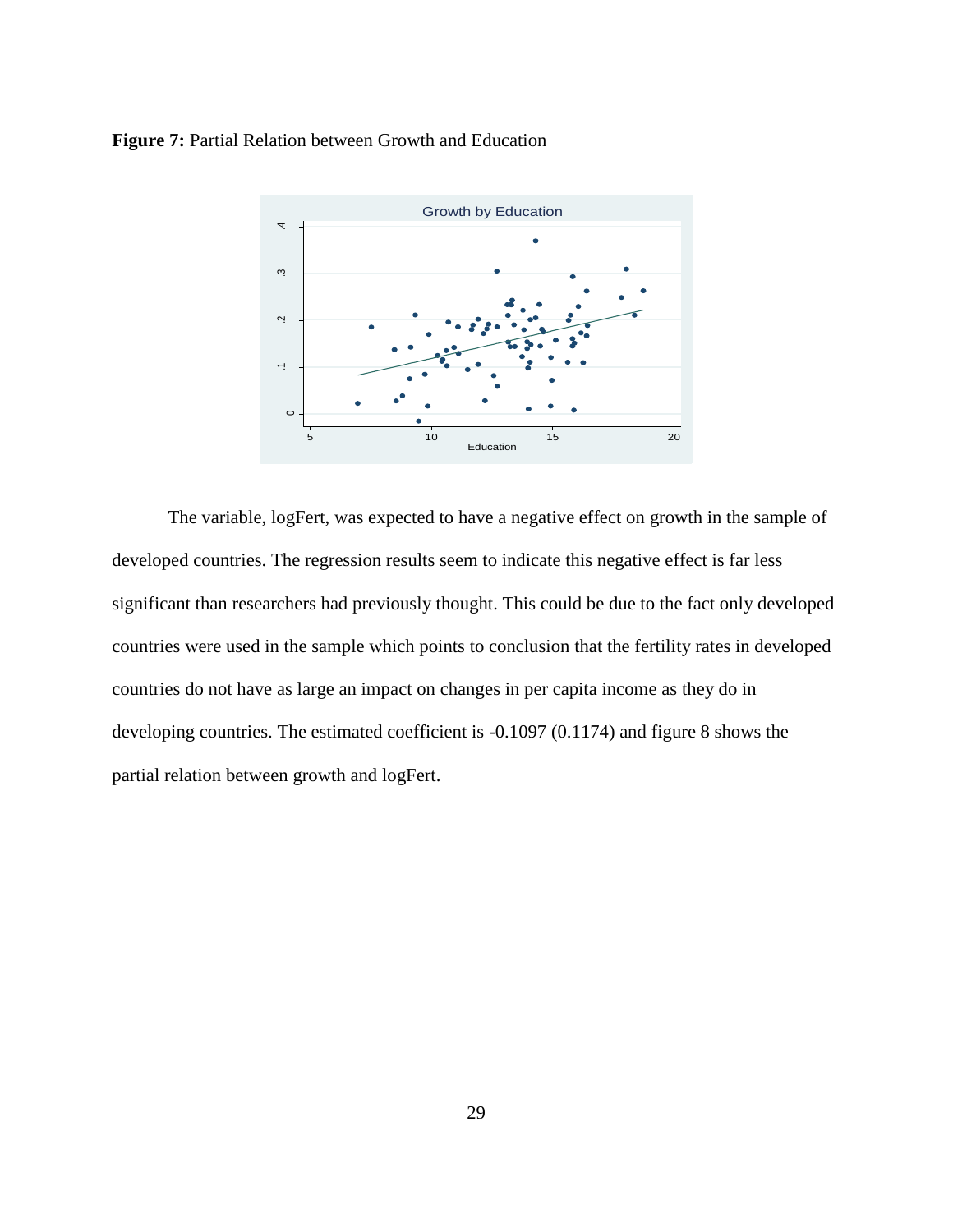#### Figure 8: Partial Relation between Growth and logFert



The government consumption coefficient is -1.2096 (0.4187) which is highly significant and indicates that, on average, a one unit increase in the government consumption variable (gov) decreases growth by 120.96%, holding all other variables constant. This negative coefficient was expected and figure 9 shows the partial relation between the government consumption ratio and growth.



**Figure 9:** Partial Relation between Growth and the Government Consumption Ratio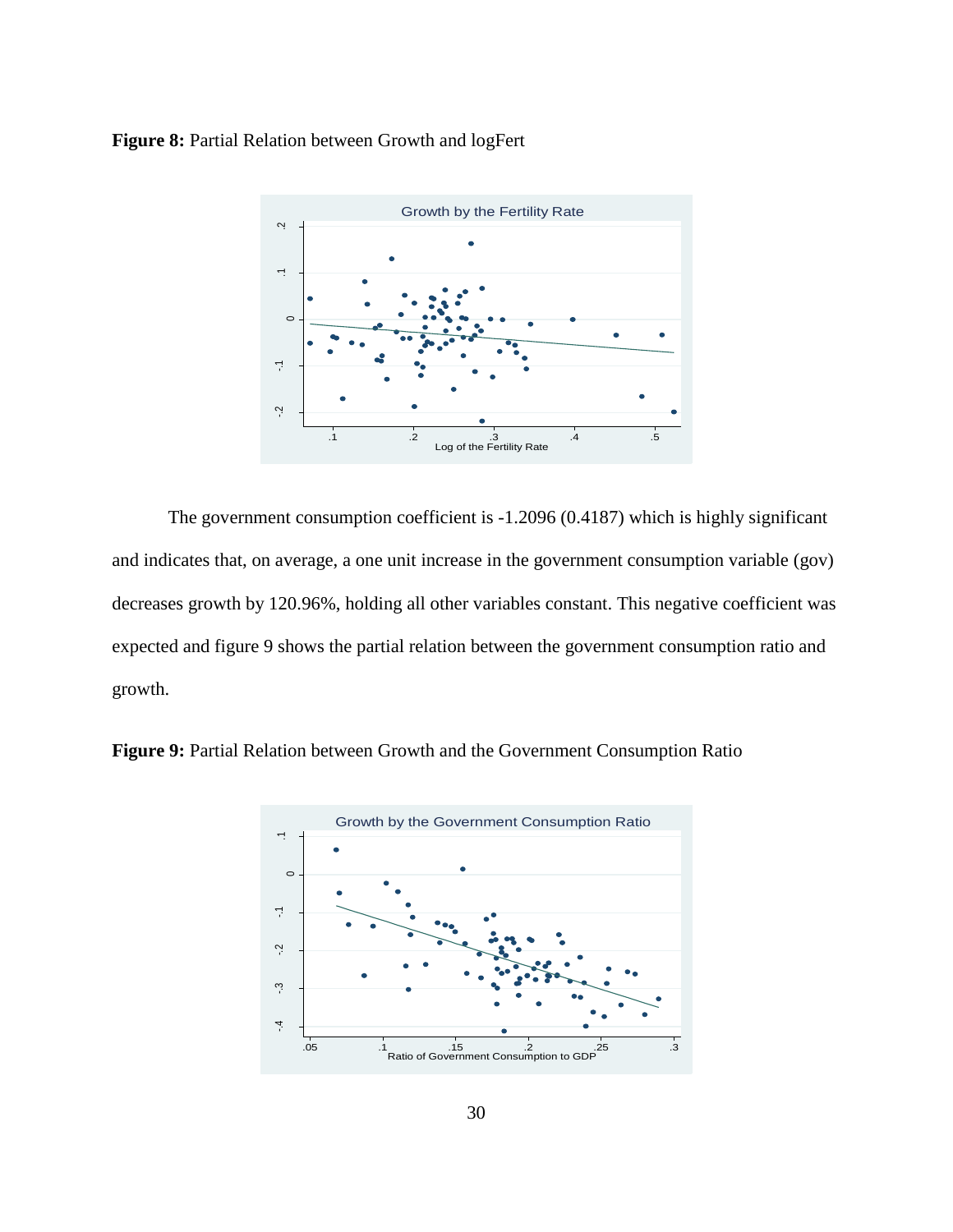The logGDP is highly significant, which empirically confirms the theory of conditional convergence in growth theory. This indicates that countries with high initial per capita GDP grow at a slower rate than those with a lower starting per capita GDP. The estimated coefficient -0.1618 (0.0762) implies that a one unit increase in the log of initial per capita GDP will, on average, decrease growth rates by 16.18%, holding all other variables constant. Figure 10 gives a graphical description.



**Figure 10:** Partial Relation between Growth and Initial per capita GDP

The investment ratio, lagged one period was expected to have a positive relation to growth but regression results point towards a statically significant negative coefficient of -0.6019 (0.2944) implying, on average, a one unit increase in investment will decrease growth by 60.19%. This is quite shocking and could be the result of omitted variable bias. When an independent variable from the true relation is omitted, part of its influence in explaining the movements of the dependent variable is captured by the other independent variables (Rao 1971). This can lead to opposite signs than were expected. Another possible factor could be the limited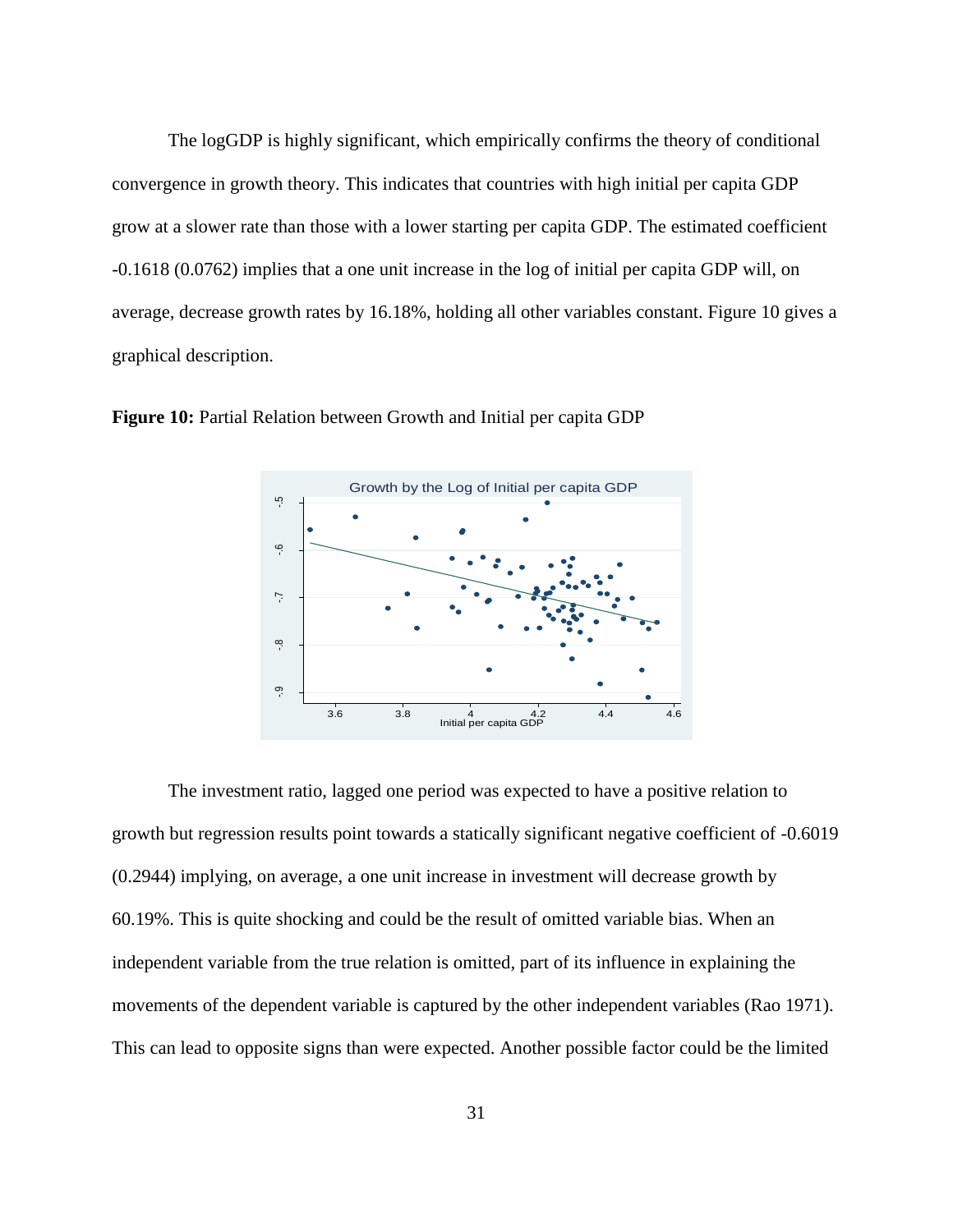dataset not capturing the full effect of investment. Figure 11 shows the partial relation between growth and investment.



**Figure 11:** Partial Relation between Growth and Lagged Investment

Inflation was used in the model to measure macroeconomic stability. The variable coefficient, -0.0023 (0.0027), implies that, on average, a one unit increase in the inflation rate will decrease growth by 0.23%. This variable is highly insignificant and indicates the inflation rate is not a significant determinant of growth the sample of high income countries. Figure 12 shows the partial relation between growth and the inflation rate.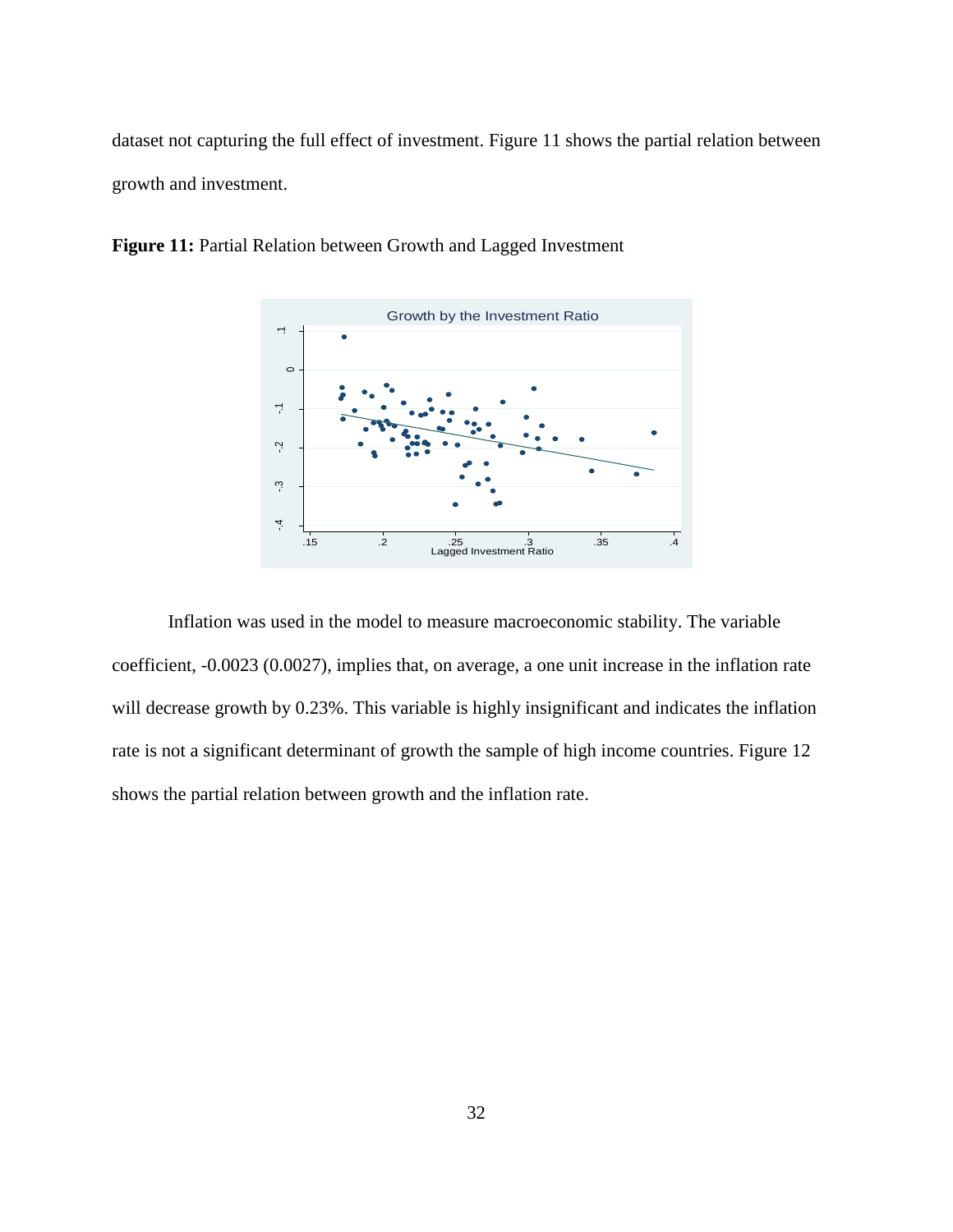**Figure 12:** Partial Relation between Growth and the Inflation Rate



The mortality variable (mort) was expected to have a negative relation to changes in per capita GDP because advancements in healthcare correspond to increased longevity. To the contrary, it has a positive effect on growth in this sample with an estimated coefficient of 35.0104 (30.8108). The coefficient is insignificant with a p-value of 0.26. The partial relation between mort and growth is shown in Figure 13.



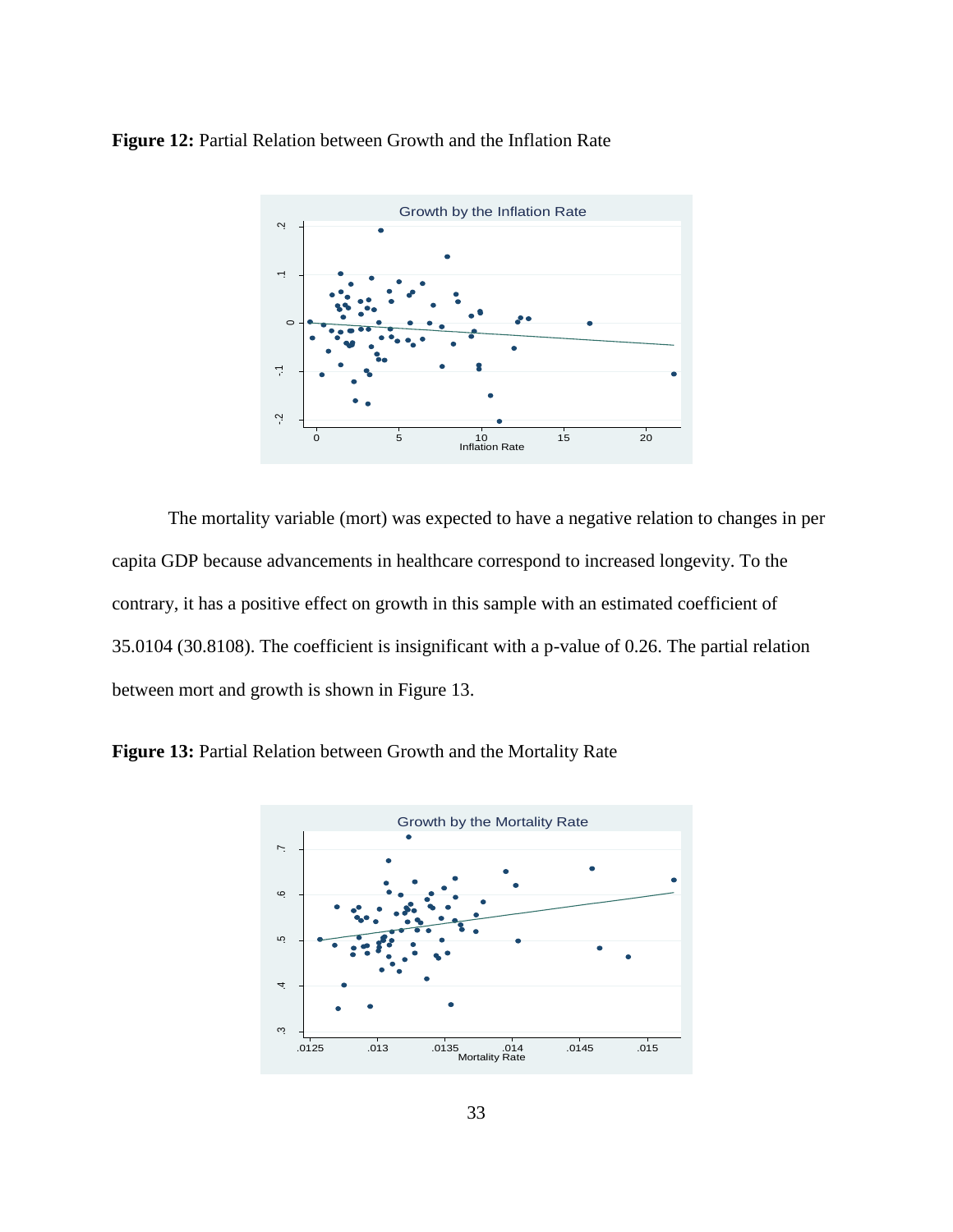Changes in a country's terms of trade can have significant impacts on individual welfare as discussed earlier. This leads many researchers to believe it is a fundamental determinant of growth. Regression results confirm this belief. The estimated coefficient is 1.1411 (0.3646) indicating, on average, a one standard deviation increase in a country's terms of trade will increase growth in per capita income by 114.11%. This is highly significant and the partial relation between growth and trade is shown in figure 14.



**Figure 14:** Partial Relation between Growth and Changes in Terms of Trade

Throughout the years, numerous empirical research articles have attempted to answer the question as to whether or not inequality tends to retard or promote growth. The claim of this paper stated that in a macroeconomic setting, inequality is indeed an influential determinant of economic growth since it leads to economic inefficiency due to imperfect capital markets, the political process in which the redistribution of income is favored, and increases in criminal activity. The regression results confirm this hypothesis. The estimated coefficient of inequality (Gini) is -0.6791 (0.2924) indicating, on average a one standard deviation increase in income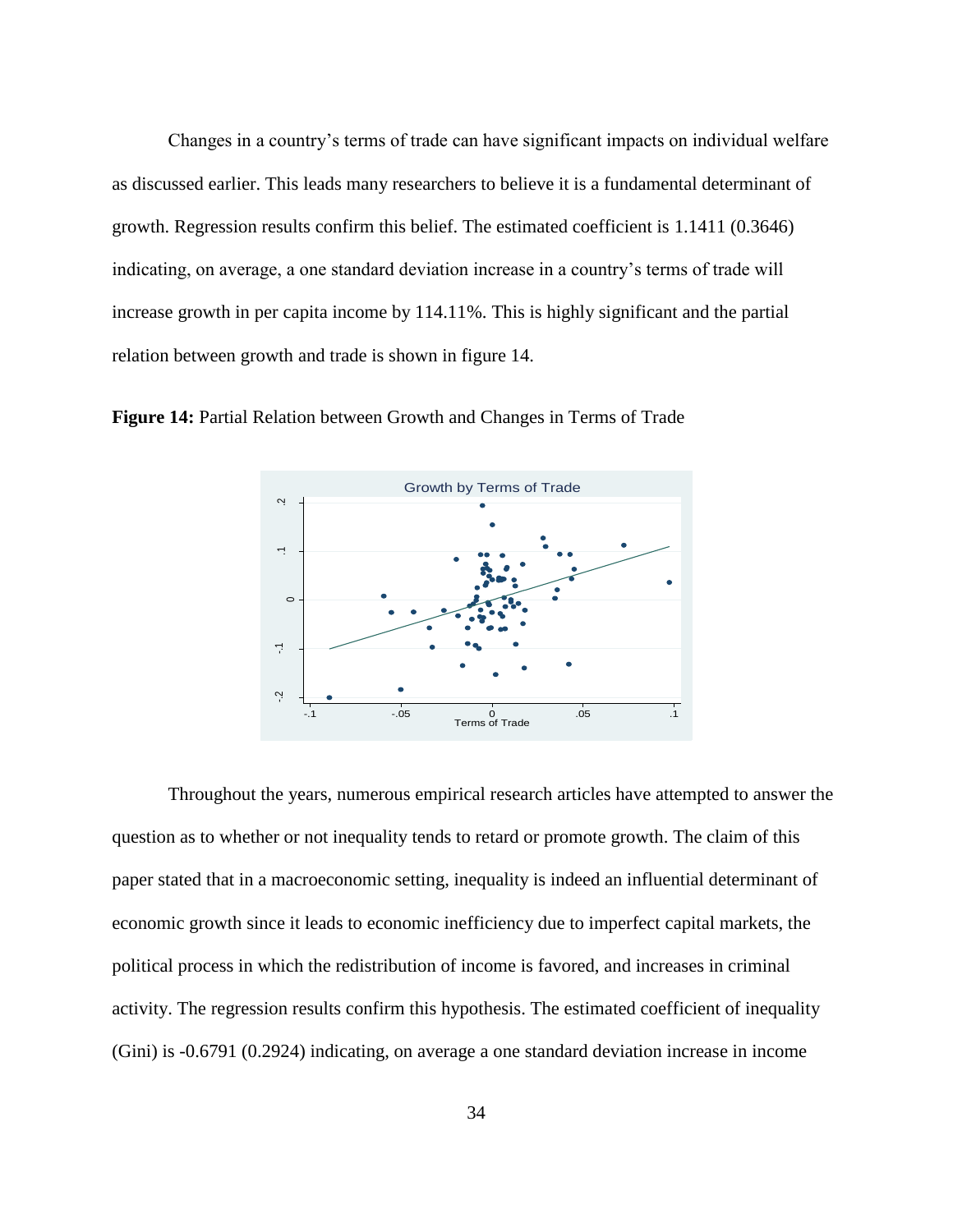inequality decreases growth by 67.91%. I'm 95% confident that the true value of inequality lies between -1.2622 and -0.0961. Figure 15 shows this relationship graphically.



**Figure 15:** Partial Relation between Growth and the Gini Coefficient

These results show that when panel data is estimated using an ordinary least squares approach including time series data, inequality has adverse effects economic performance.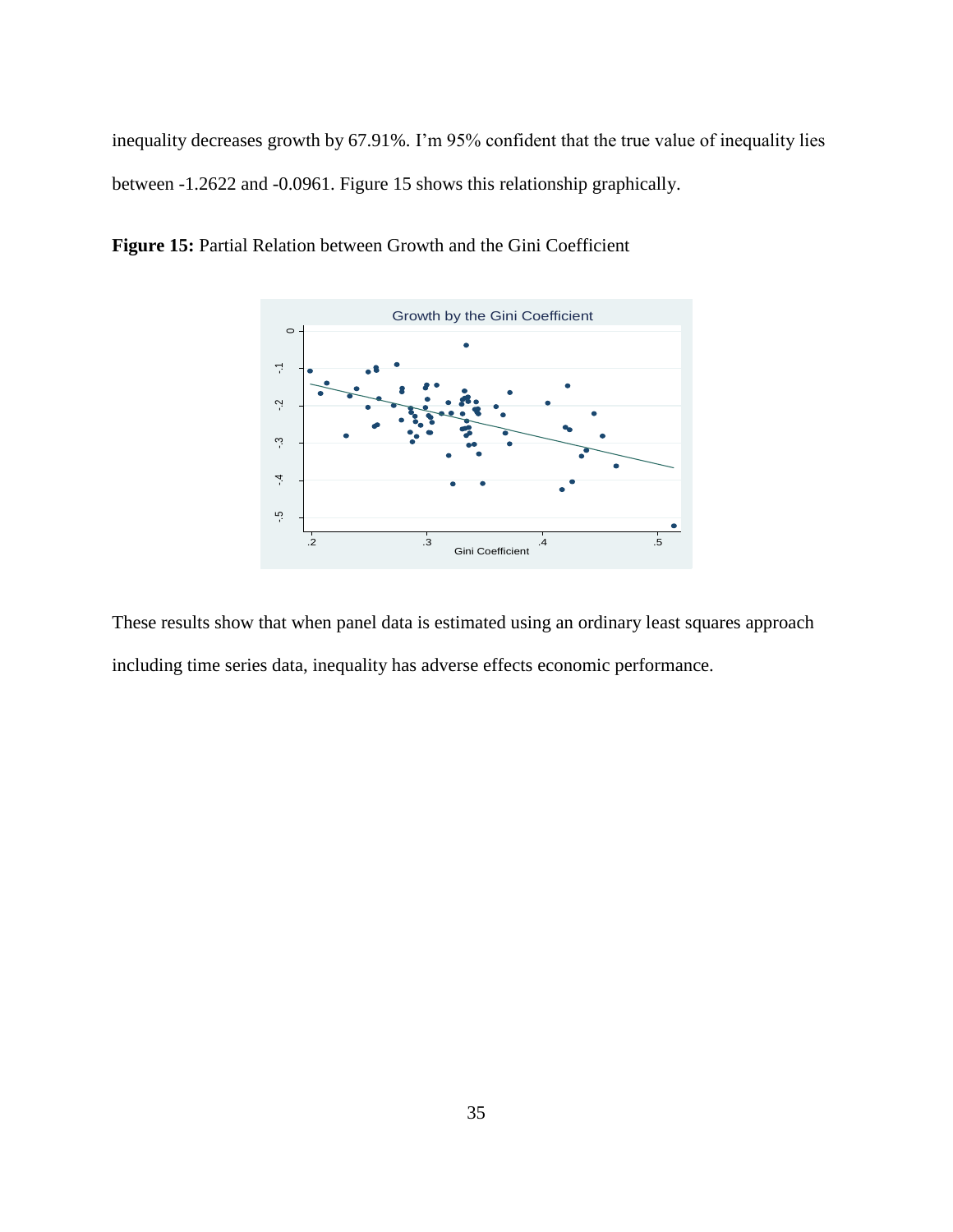#### **CONCLUSION**

The results provide robust empirical evidence that Gini has adverse effects on growth in high income countries and indicate that, on average, a one standard deviation increase in income inequality will decrease growth by 67.91%. Previous work on this topic was hindered by several issues including the use of cross sectional data, limited inequality statistics, and inclusion of both underdeveloped and developed economies. This paper has accounted for these shortfalls by using panel data, a new and improved dataset, and by limiting the sample to include only high income countries.

Results from the regression suggest increases in human capital and international openness, decreases in the government consumption ratio, and more favorable terms of trade promote growth while higher initial per capita GDP and higher levels of investment retard growth. The research also concluded that a higher fertility rate and inflation rate decrease growth while increases in the mortality rate promote growth. These results were largely insignificant and imply that these variables are not noteworthy determinants of growth in the sample of high income countries.

One unsettling result of the final regression is the negative relationship between investment and growth. This could be the result of omitted variable bias in which investment is capturing the effects of other omitted variables leading to an opposite sign than was expected. Another possible factor could be the limited dataset not capturing the full effect of investment.

There are many differing results from numerous research articles on this topic. These include Barro, Castelló-Climent, Forbes, and many others who all have unique results. Barro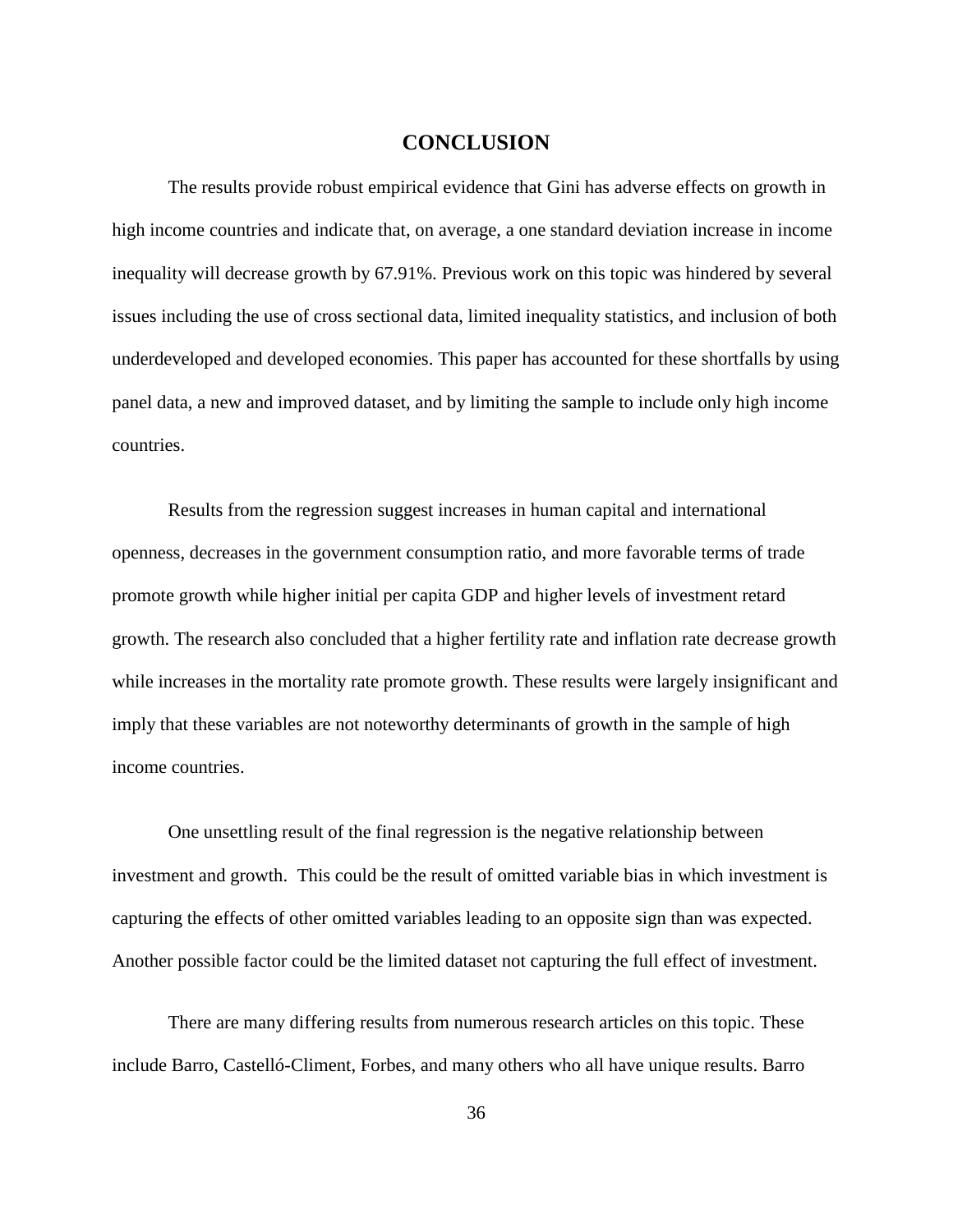claims there is almost no relationship between inequality and growth, whereas Castelló-Climent and Forbes both find a negative relationship in developing countries and a positive relationship in advanced economies. The only way to truly understand the actual relationship is to investigate further into this area. Accessibility of reliable inequality measures is still a major issue and to gain a better understanding of the true effect income inequality has on individual welfare more reliable data must be retrieved.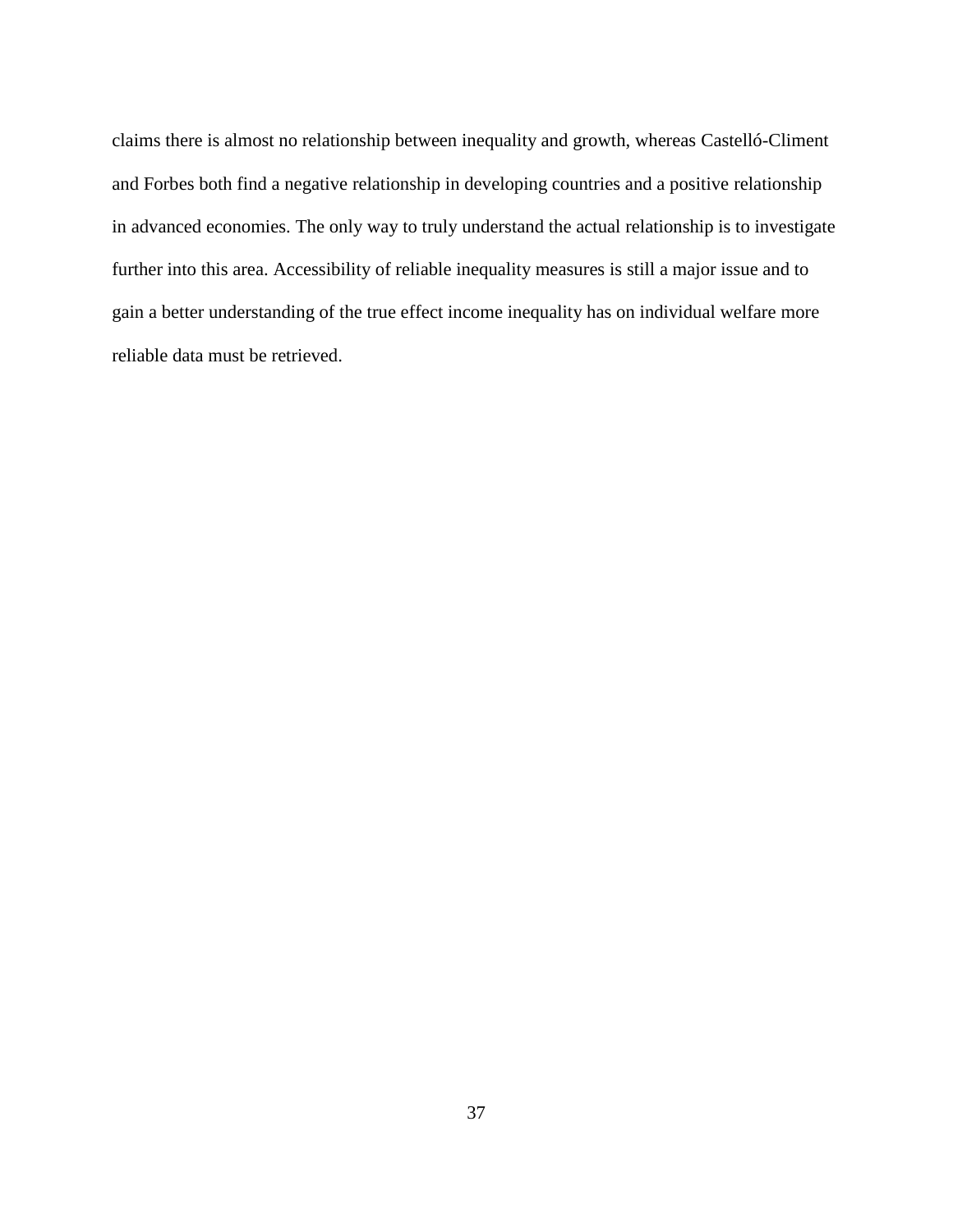#### **REFERENCES**

Abel, A., B. Bernanke, and D. Croushore. (2008). "Macroeconomics 6<sup>th</sup> ed.," *Pearson Addison-Wesley*.

Alan Heston, Robert Summers and Bettina Aten, Penn World Table Version 7.0, Center for International Comparisons of Production, Income and Prices at the University of Pennsylvania, May 2011.

Alesina, A. and R. Perotti. (1996). ["Income Distribution, Political Instability, and](http://ideas.repec.org/a/eee/eecrev/v40y1996i6p1203-1228.html)  [Investment,](http://ideas.repec.org/a/eee/eecrev/v40y1996i6p1203-1228.html)" *[European Economic Review](http://ideas.repec.org/s/eee/eecrev.html)*, 40(6), 1203-1228.

Appleyard, D., A. Field, and S. Cobb. (2010). "International Economics  $7<sup>th</sup>$  ed.," McGraw-Hill Irwin*.*

Barro, R. J. and X. Sala-i-Martin. (1997). ["Technological Diffusion, Convergence, and](http://ideas.repec.org/a/kap/jecgro/v2y1997i1p1-26.html)  [Growth,](http://ideas.repec.org/a/kap/jecgro/v2y1997i1p1-26.html)" *[Journal of Economic Growth](http://ideas.repec.org/s/kap/jecgro.html)*, 2(1), 1-26.

Barro, R.J. (1998). ["Determinants of Economic Growth: A Cross-Country Empirical Study,](http://ideas.repec.org/b/mtp/titles/0262522543.html)" *MIT Press*, 1.

Barro, R. J. (2000). "Inequality and Growth in a Panel of Countries," *Journal of Economic Growth,* 5(1), 5-32.

Barro, R. J. (2003). "Determinants of Economic Growth in a Panel of Countries," *Annals of Economics and Finance*, 4(2), 231-74.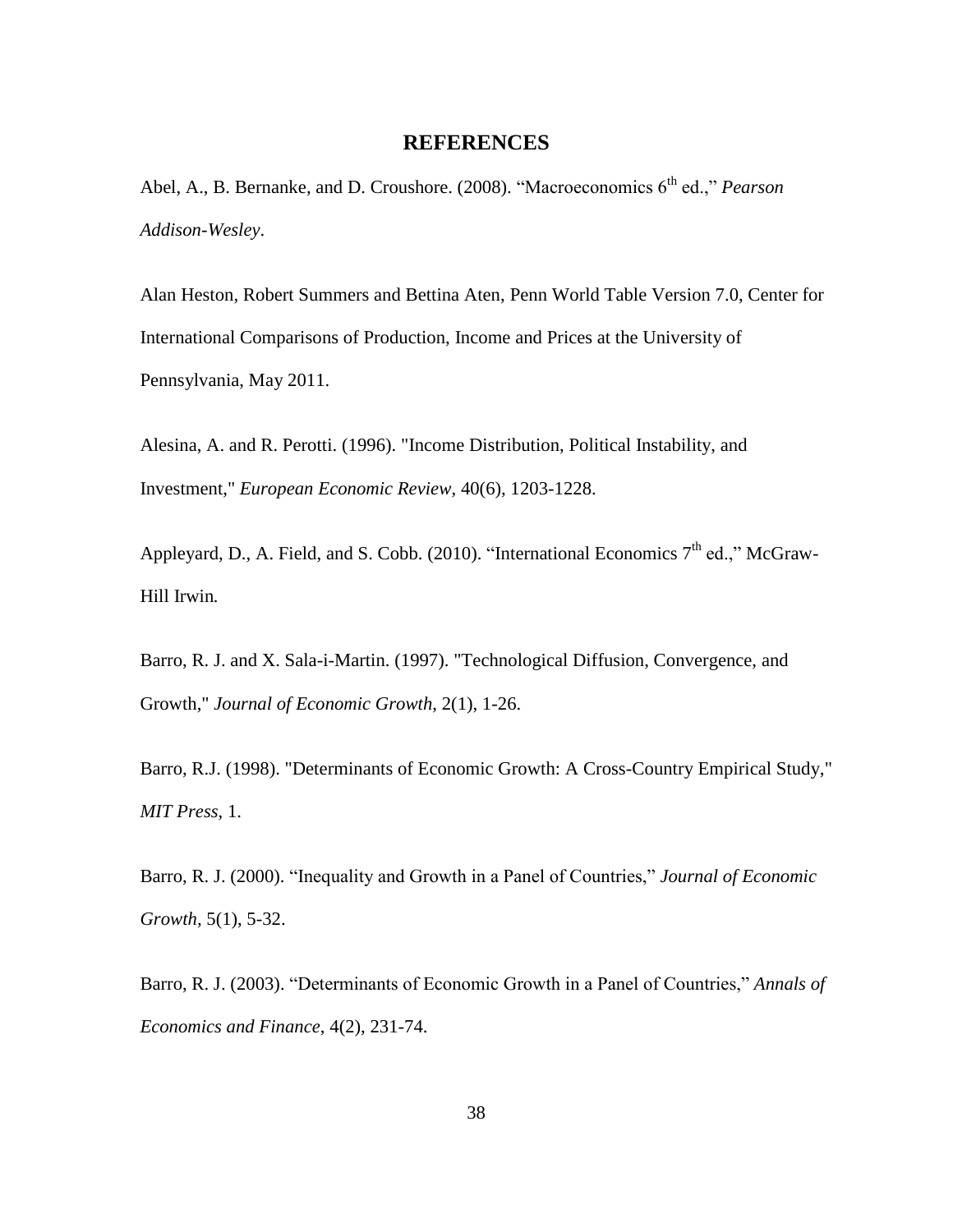Castelló-Climent, A. (2010). "Inequality and growth in advanced economies: an empirical investigation," *Journal of Economic Inequality,* 8(3), 293-321.

Court, J. and G. Andrea. (2001). "Liberalization, globalization and income distribution," *WIDER Policy Brief*.

Deininger, K. and L. Squire. (1996). "A New Dataset Measuring Income Inequality," *World Bank Economic Review*, 10(3), 565-591.

Forbes, K. (2000). "A reassessment of the relationship between inequality and growth," *American Economic Review*, 90(4), 869–887.

Knack, S. and P. Keefer. (1995). "Institutions and Economic Performance: Cross-country Tests Using Alternative Institutional Measures," *Economics and Politics*, 7, 207-227.

Kuznets, S. (1955). "Economic growth and income inequality," *American Economic Review,* 45, 1–28.

Mendenhall, W. and T. Sincich. (2003). "A Second Course in Statistics: Regression Analysis 6 th ed.," *Pearson Education*.

Milanovic, B. (2010). "Global inequality recalculated and updated: the effect of new PPP estimates on global inequality and 2005 estimates," *The Journal of Econmic Inequality,*10, 1- 18.